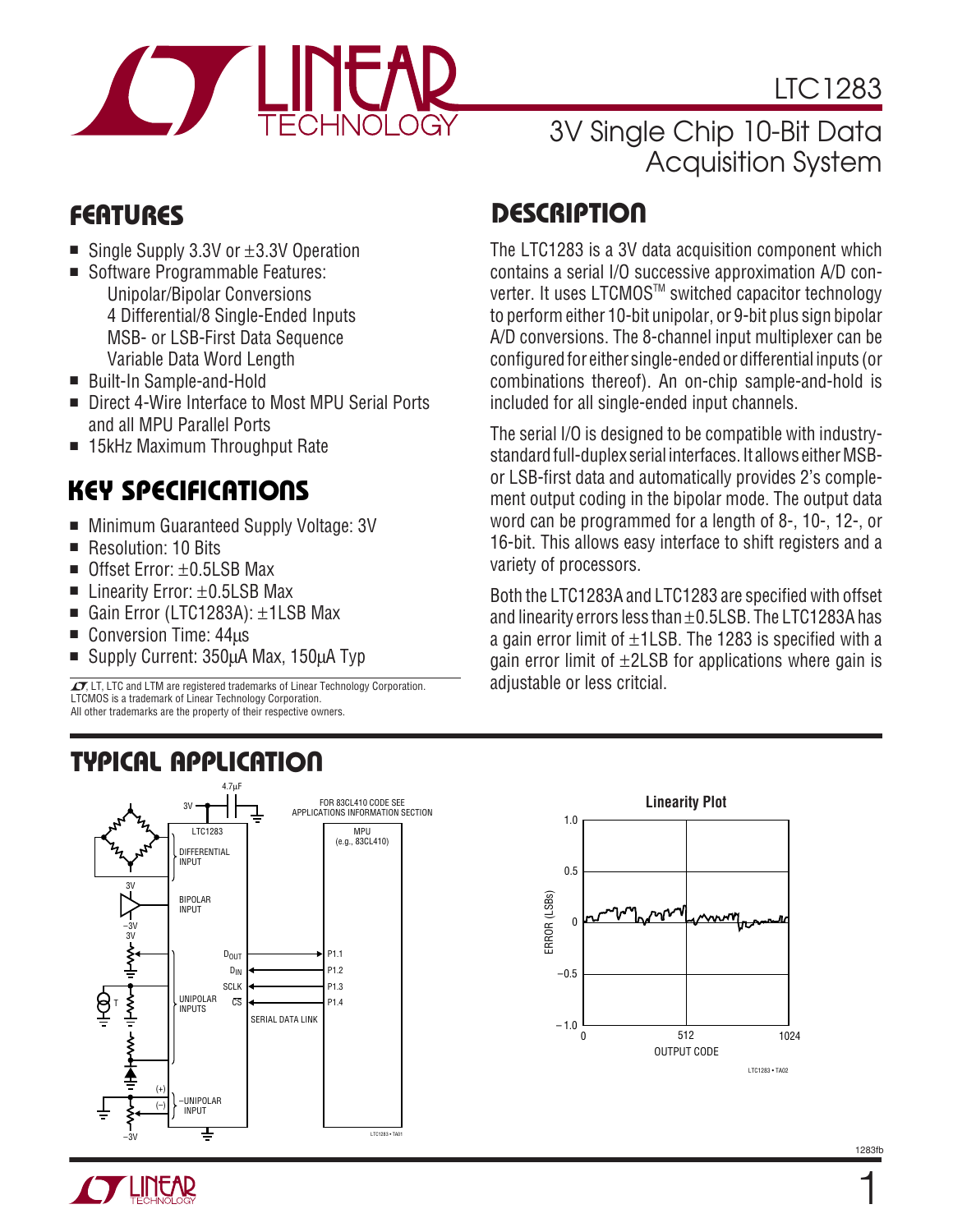## **ABSOLUTE MAXIMUM RATINGS**

**(Notes 1 and 2)**

## **PACKAGE/ORDER INFORMATION**



Lead Free Part Marking: http://www.linear.com/leadfree/

## **RECOMMENDED OPERATING CONDITIONS**

|                                     |                                                              |                                                                    | LTC1283/LTC1283A           |                          |                          |  |
|-------------------------------------|--------------------------------------------------------------|--------------------------------------------------------------------|----------------------------|--------------------------|--------------------------|--|
| <b>SYMBOL</b>                       | <b>PARAMETER</b>                                             | <b>CONDITIONS</b>                                                  | <b>MIN</b>                 | <b>TYP</b><br><b>MAX</b> | <b>UNITS</b>             |  |
| Vcc                                 | Positive Supply Voltage                                      | $V^- = 0V$                                                         | 3.0                        | 3.6                      | V                        |  |
| $V^-$                               | <b>Negative Supply Voltage</b>                               | $V_{\text{CC}} = 3.3V$                                             | $-3.6$                     | $\Omega$                 | V                        |  |
| fsclk                               | <b>Shift Clock Frequency</b>                                 | $V_{CC} = 3V$                                                      | 0                          | 500                      | kHz                      |  |
| <b>TACLK</b>                        | A/D Clock Frequency                                          | $V_{CC} = 3V$<br>$T_A \leq 25^{\circ}C$<br>$T_A \leq 70^{\circ}$ C | 0.01<br>0.05               | 1.00<br>1.00             | <b>MHz</b><br><b>MHz</b> |  |
| tcyc                                | <b>Total Cycle Time</b>                                      | See Operating Sequence                                             | 10 SCLK $+$<br>48 ACLK     |                          | Cycles                   |  |
| $tnc\overline{s}$                   | Hold Time, CS Low After Last SCLK↓                           | $V_{CC} = 3V$                                                      | $\theta$                   |                          | ns                       |  |
| t <sub>hDI</sub>                    | Hold Time, D <sub>IN</sub> After SCLKT                       | $V_{CC} = 3V$                                                      | 200                        |                          | ns                       |  |
| $t_{\text{suC}}\overline{\text{s}}$ | Setup Time CS↓ Before Clocking in First Address Bit (Note 8) | $V_{CC} = 3V$                                                      | 2 ACLK Cycles<br>$+1\mu s$ |                          |                          |  |
| $t_{\textrm{sub}}$                  | Setup Time, D <sub>IN</sub> Stable Before SCLK <sup>T</sup>  | $V_{\text{CC}} = 3V$                                               | 400                        |                          | ns                       |  |
| <b>twhACLK</b>                      | <b>ACLK High Time</b>                                        | $V_{CC} = 3V$                                                      | 250                        |                          | ns                       |  |
| <b>tWLACLK</b>                      | <b>ACLK Low Time</b>                                         | $V_{CC} = 3V$                                                      | 400                        |                          | ns                       |  |
| twhcs                               | CS High Time During Conversion                               | $V_{CC} = 3V$                                                      | 44                         |                          | <b>ACLK</b><br>Cycles    |  |

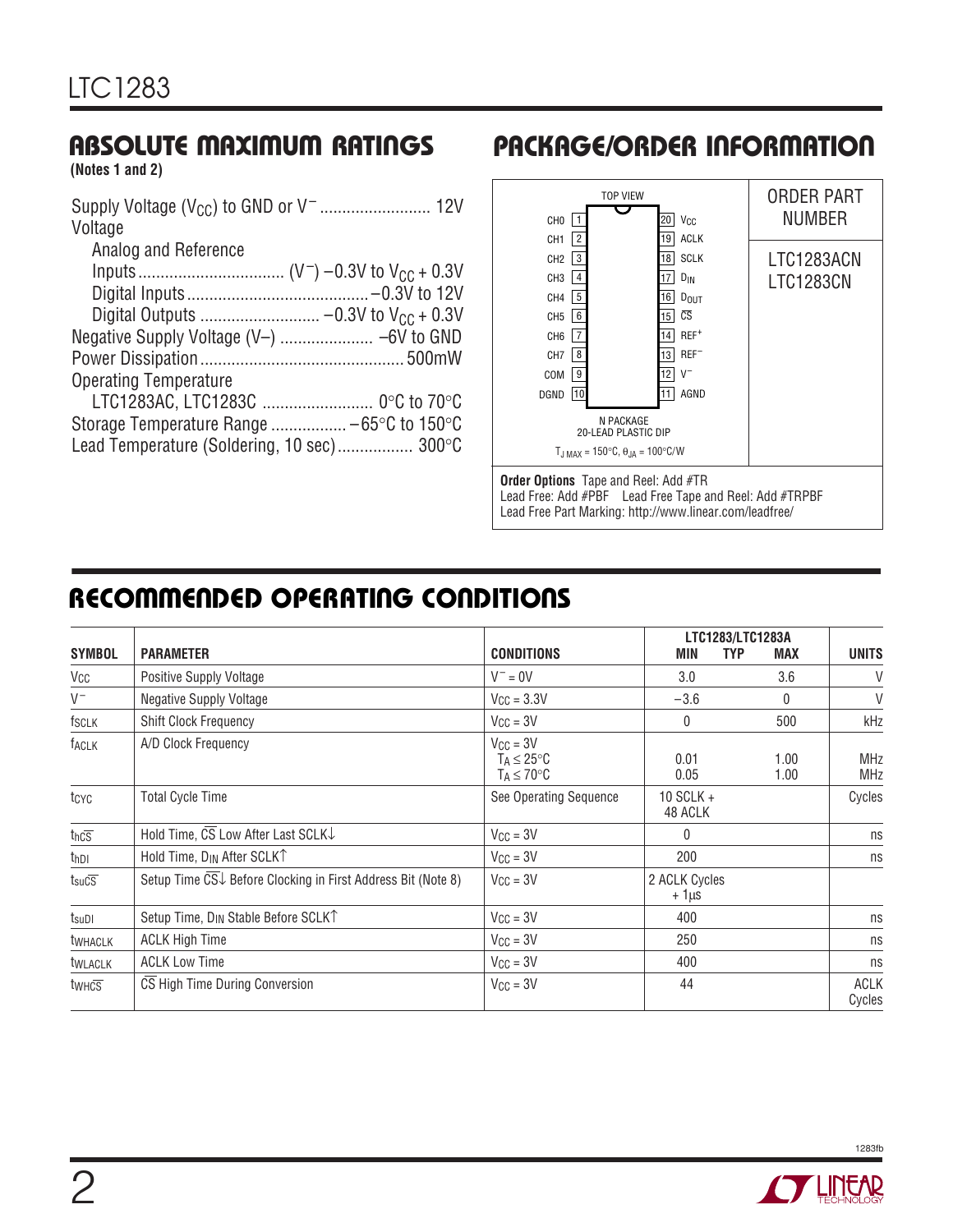## **CONVERTER AND MULTIPLEXER CHARACTERISTICS (Note 3)**

| <b>PARAMETER</b>                                                | <b>CONDITIONS</b>                       | MIN | <b>LTC1283A</b><br><b>TYP</b><br><b>MAX</b> | MIN | <b>LTC1283</b><br><b>TYP</b> | <b>MAX</b> | <b>UNITS</b> |
|-----------------------------------------------------------------|-----------------------------------------|-----|---------------------------------------------|-----|------------------------------|------------|--------------|
| Offset Error                                                    | (Note 4)                                |     | $\pm 0.5$                                   |     |                              | $\pm 0.5$  | <b>LSB</b>   |
| <b>Linearity Error</b>                                          | (Notes 4 and 5)                         |     | $\pm 0.5$                                   |     |                              | ±0.5       | <b>LSB</b>   |
| Gain Error                                                      | (Note 4)                                |     | ±1.0                                        |     |                              | $\pm 2.0$  | <b>LSB</b>   |
| Minimum Resolution for Which No<br>Missing Codes are Guaranteed |                                         |     | 10                                          |     |                              | 10         | <b>Bits</b>  |
| Reference Input Resistance                                      |                                         |     | 10                                          |     | 10                           |            | k $\Omega$   |
| Analog and REF Input Range                                      | (Note 6)                                |     | $(V^-)$ – 0.05V to $V_{CC}$ + 0.05V         |     |                              |            | V            |
| On Channel Leakage Current<br>(Note 7)                          | On Channel = $3V$<br>Off Channel = $0V$ |     |                                             |     |                              |            | μA           |
|                                                                 | On Channel = $0V$<br>Off Channel = $3V$ |     | $-1$                                        |     |                              | $-1$       | μA           |
| Off Channel Leakage Current<br>(Note 7)                         | On Channel = $3V$<br>Off Channel = $0V$ |     | $-1$                                        |     |                              | $-1$       | μA           |
|                                                                 | On Channel = $0V$<br>Off Channel = $3V$ |     |                                             |     |                              |            | μA           |

## **AC CHARACTERISTICS (Note 3)**

|                   |                                                                                 |                          |     | LTC1283/LTC1283A |     |                    |
|-------------------|---------------------------------------------------------------------------------|--------------------------|-----|------------------|-----|--------------------|
| <b>SYMBOL</b>     | <b>PARAMETER</b>                                                                | <b>CONDITIONS</b>        | MIN | TYP              | MAX | <b>UNITS</b>       |
| t <sub>ACC</sub>  | Delay Time From $\overline{\text{CS}}\downarrow$ to D <sub>OUT</sub> Data Valid | (Note 8)                 |     | 2                |     | <b>ACLK Cycles</b> |
| t <sub>SMPL</sub> | Analog Input Sample Time                                                        | See Operating Sequence   |     | 5                |     | <b>SCLK Cycles</b> |
| t <sub>conv</sub> | <b>Conversion Time</b>                                                          | See Operating Sequence   | 44  |                  |     | <b>ACLK Cycles</b> |
| $t_{dDO}$         | Delay Time, SCLK $\downarrow$ to D <sub>OUT</sub> Data Valid                    | See Test Circuts         |     | 400              | 900 | ns                 |
| $t_{dis}$         | Delay Time, $\overline{\text{CS}}\text{T}$ to D <sub>OUT</sub> Hi-Z             | See Test Circuits        |     | 240              | 500 | ns                 |
| $t_{en}$          | Delay Time, 2nd CLK $\downarrow$ to D <sub>OUT</sub> Enabled                    | See Test Circuits        |     | 300              | 800 | ns                 |
| t <sub>hDO</sub>  | Time Output Data Remains Valid After SCLK↓                                      |                          |     | 75               |     | ns                 |
| t <sub>f</sub>    | $D_{OIII}$ Fall Time                                                            | See Test Circuits        |     | 90               | 300 | ns                 |
| tŗ                | $D_{OIII}$ Rise Time                                                            | See Test Circuits        |     | 80               | 300 | ns                 |
| $C_{\text{IN}}$   | Input Capacitance                                                               | Analog Inputs On Channel |     | 65               |     | рF                 |
|                   |                                                                                 | Off Channel              |     | 5                |     | pF                 |
|                   |                                                                                 | Digital Inputs           |     | 5                |     | рF                 |

## **DIGITAL AND DC ELECTRICAL CHARACTERISTICS (Note 3)**

|                 |                           |                                                       |     | LTC1283/LTC1283A |        |              |
|-----------------|---------------------------|-------------------------------------------------------|-----|------------------|--------|--------------|
| <b>SYMBOL</b>   | <b>PARAMETER</b>          | <b>CONDITIONS</b>                                     | MIN | <b>TYP</b>       | MAX    | <b>UNITS</b> |
| $V_{\text{IH}}$ | High Level Input Voltage  | $V_{\text{CC}} = 3.6V$                                | 1.7 |                  |        | V            |
| $V_{IL}$        | Low Level Input Voltage   | $V_{\text{CC}} = 3V$                                  |     |                  | 0.45   | V            |
| $I_{\text{IH}}$ | High Level Input Current  | $V_{IN} = V_{CC}$                                     |     |                  | 2.5    | μA           |
| $I_{IL}$        | Low Level Input Current   | $V_{IN} = 0V$                                         |     |                  | $-2.5$ | μA           |
| V <sub>OH</sub> | High Level Output Voltage | $V_{CC} = 3V$ , $I_0 = -20 \mu A$                     | 2.6 | 2.8              |        | V            |
|                 |                           | $I_0 = -200 \mu A$                                    | 2.0 |                  |        | V            |
| $V_{OL}$        | Low Level Output Voltage  |                                                       |     | 0.05             |        | V            |
|                 |                           | $V_{CC} = 3V$ , $I_0 = 20 \mu A$<br>$I_0 = 400 \mu A$ |     | 0.10             | 0.30   | V            |

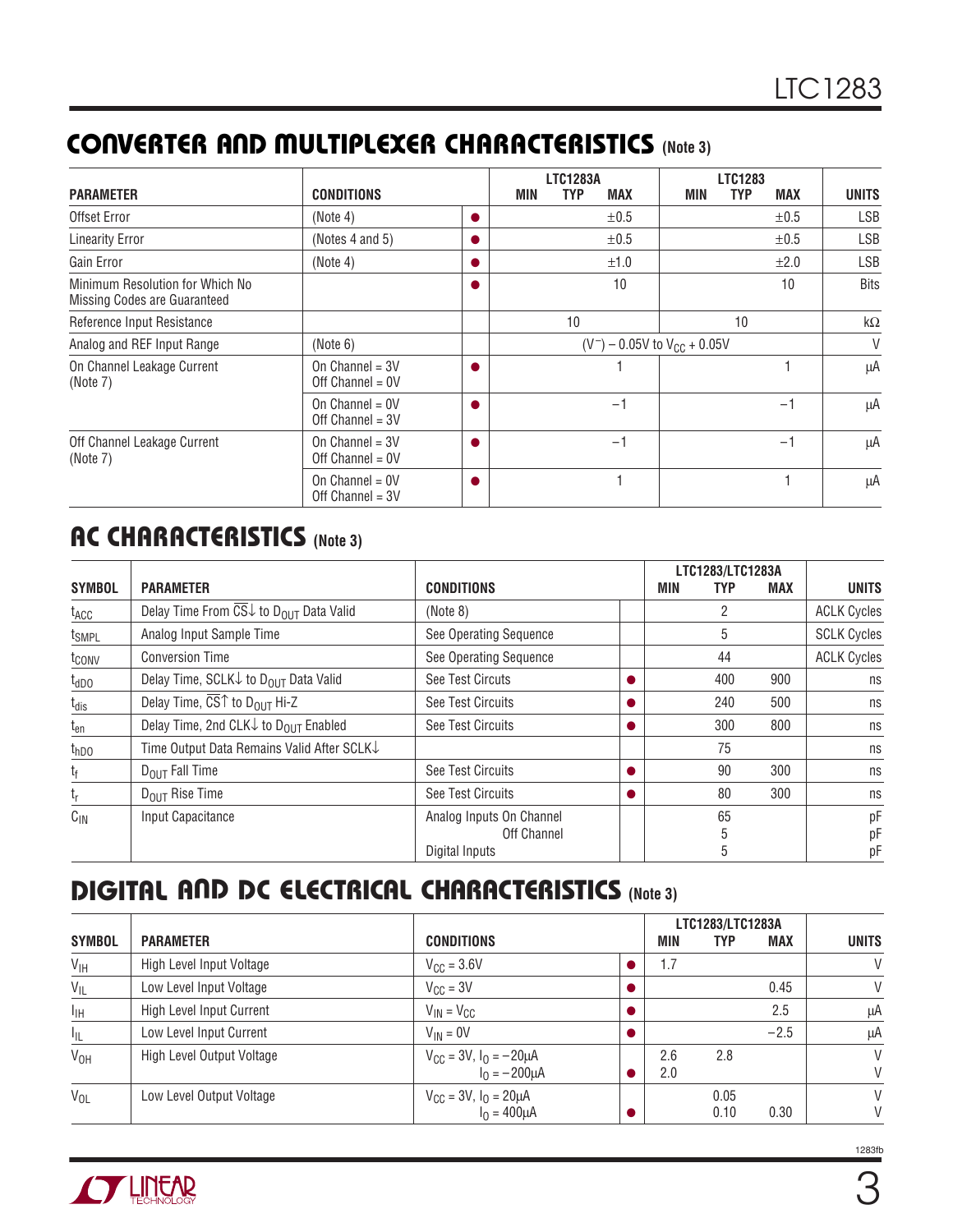## **DIGITAL AND DC ELECTRICAL CHARACTERISTICS** The **•** denotes the specifications which

apply over the full operating temperature range, otherwise specifications are at T<sub>A</sub> = 25°C. (Note 3)

|                |                                |                                        |     | LTC1283/LTC1283A |            |              |
|----------------|--------------------------------|----------------------------------------|-----|------------------|------------|--------------|
| <b>SYMBOL</b>  | <b>PARAMETER</b>               | <b>CONDITIONS</b>                      | MIN | <b>TYP</b>       | <b>MAX</b> | <b>UNITS</b> |
| $I_{0Z}$       | Hi-Z Output Leakage            | $V_{OUT} = V_{CC}, \overline{CS}$ High |     |                  | 3          | μA           |
|                |                                | $V_{\text{OUT}} = 0V$ , CS High        |     |                  | $-3$       | μA           |
| <b>ISOURCE</b> | <b>Output Source Current</b>   | $V_{OUIT} = 0V$                        |     | $-4.5$           |            | mA           |
| <b>ISINK</b>   | <b>Output Sink Current</b>     | $V_{\text{OUT}} = V_{\text{CC}}$       |     | 4.5              |            | mA           |
| $I_{CC}$       | <b>Positive Supply Current</b> | CS High, REF+ Open                     |     | 150              | 350        | μA           |
| <b>IREF</b>    | Reference Current              | $V_{\text{RFF}} = 2.5V$                |     | 250              | 500        | μA           |
| $1 -$          | <b>Negative Supply Current</b> | CS High, $V^- = -3V$                   |     | $-1$             | $-50$      | μA           |

**Note 1:** Stresses beyond those listed under Absolute Maximum Ratings may cause permanent damage to the device. Exposure to any Absolute Maximum Rating condition for extended periods may affect device reliability and lifetime.

**Note 2:** All voltage values are with respect to ground with DGND, AGND and REF<sup>-</sup> wired together (unless otherwise noted).

**Note 3:**  $V_{CC} = 3V$ ,  $V_{REF} = 2.5V$ ,  $V_{REF} = 0V$ ,  $V = 0V$  for unipolar mode and  $-3V$  for bipolar mode, ACLK = 1MHz, SCLK = 0.25MHz unless otherwise specified.

**Note 4:** These specifications apply for both unipolar and bipolar modes. In bipolar mode, one LSB is equal to the bipolar input span (2VREF) divided by 1024. For example, when  $V_{REF} = 2.5V$ , 1LSB (bipolar) = 2(2.5V)/1024 = 4.88mV.

**Note 5:** Linearity error is the deviation from ideal of the slope between the two end points of the transfer curve.

**Note 6:** Two on-chip diodes are tied to each reference and analog input which will conduct for reference or analog input voltages one diode drop below  $V^-$  or one diode drop above V<sub>CC</sub>. Be careful during testing at low V<sub>CC</sub> levels, as high level reference or analog inputs can cause this input diode to conduct, especially at elevated temperatures, and cause errors for inputs near full scale. This spec allows 50mV forward bias of either diode. This means that as long as the reference or analog input does not exceed the supply voltage by more than 50mV, the output code will be correct.

**Note 7:** Channel leakage current is measured after the channel selection. **Note 8:** To minimize errors caused by noise at the chip select input, the internal circuitry waits for two ACLK falling edges after a chip select falling edge is detected before responding to control input signals. Therefore, no attempt should be made to clock an address in or data out until the minimum chip select setup time has elapsed.

## **C C HARA TERISTICS U W TYPICAL PERFOR A CE**





#### **Unadjusted Offset Error vs Reference Voltage**



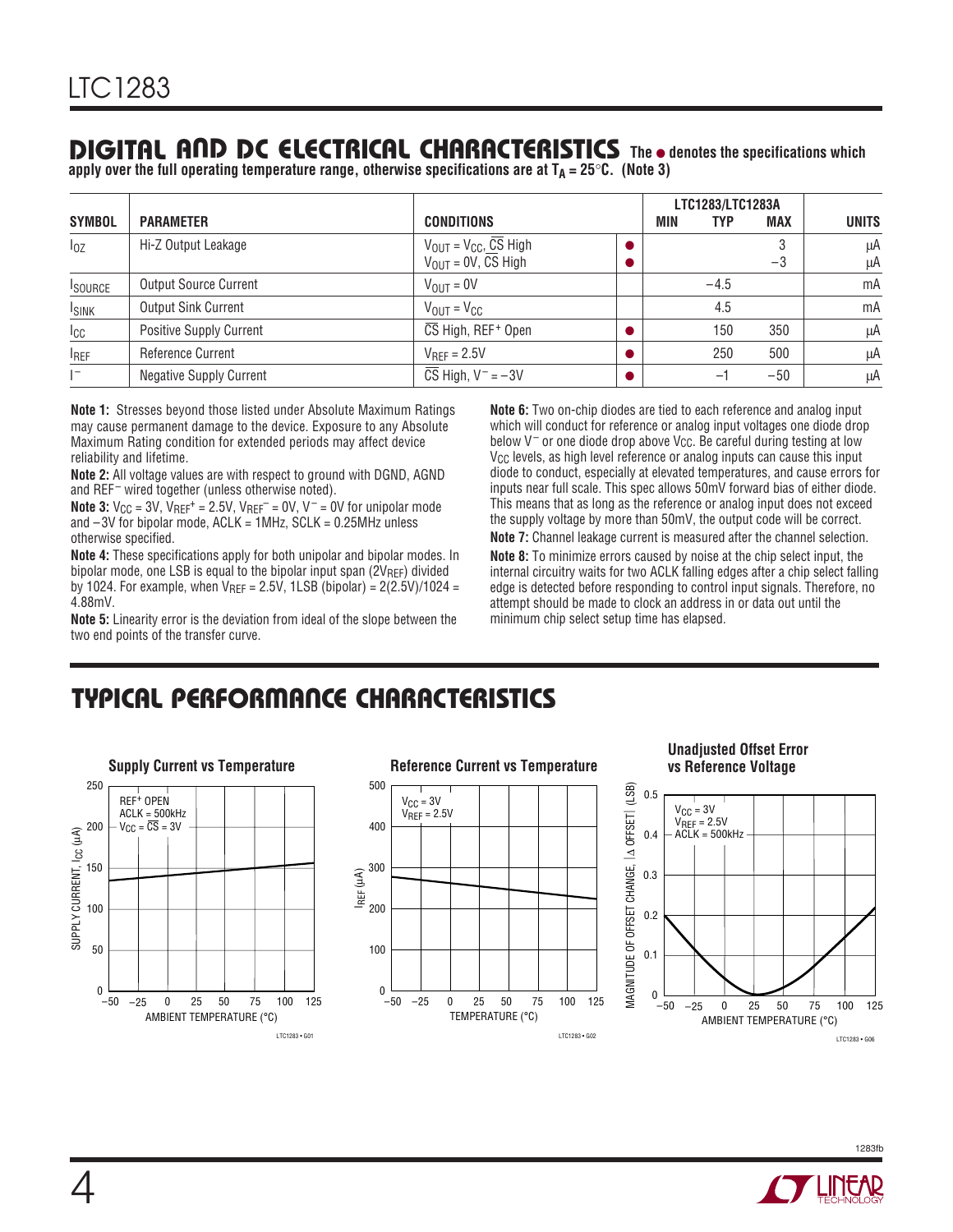## **C C HARA TERISTICS U W TYPICAL PERFOR A CE**



\*Maximum ACLK frequency represents the ACLK frequency at which a 0.1LSB shift in the error at any code transition from its 100kHz value is first detected.

\*\*Maximum R<sub>FILTER</sub> represents the filter resistor value at which a 0.1LSB change in full-scale error from its value at  $R_{FILTER} = 0$  is first detected.



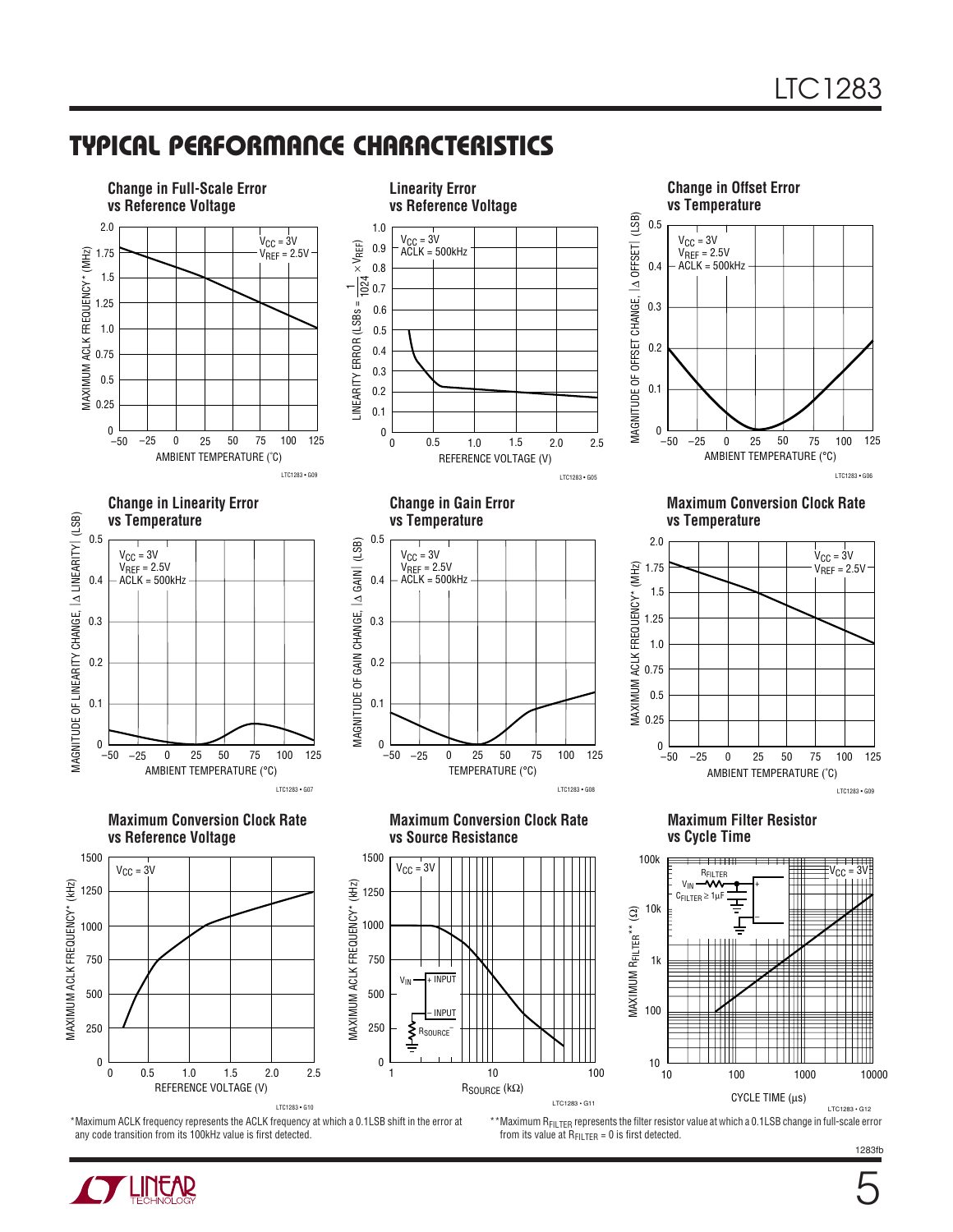## **C C HARA TERISTICS U W TYPICAL PERFOR A CE**



## **PIN FUNCTIONS**

| #       | PIN                                 | <b>FUNCTION</b>          | <b>DESCRIPTION</b>                                                                                                                                       |
|---------|-------------------------------------|--------------------------|----------------------------------------------------------------------------------------------------------------------------------------------------------|
| $1 - 8$ | CHO-CH7                             | Analog Inputs            | The analog inputs must be free of noise with respect to AGND.                                                                                            |
| 9       | COM                                 | Common                   | The common pin defines the zero reference point for all single-ended inputs. It must be<br>free of noise and is usually tied to the analog ground plane. |
| 10      | DGND                                | Digital Ground           | This is the ground for the internal logic. Tie to the ground plane.                                                                                      |
| 11      | AGND                                | Analog Ground            | AGND should be tied directly to the analog ground plane.                                                                                                 |
| 12      | $V^-$                               | <b>Negative Supply</b>   | Tie V <sup>-</sup> to most negative potential in the circuit. (Ground in single supply applications.)                                                    |
| 13, 14  | REF <sup>-</sup> , REF <sup>+</sup> | Reference Inputs         | The reference inputs must be kept free of noise with respect to AGND.                                                                                    |
| 15      | CS                                  | <b>Chip Select Input</b> | A logic low on this input enables data transfer.                                                                                                         |
| 16      | $D_{\text{OUT}}$                    | Digital Data Output      | The A/D conversion result is shifted out of this output.                                                                                                 |
| 17      | $D_{IN}$                            | Data Input               | The A/D configuration word is shifted into this input.                                                                                                   |
| 18      | <b>SCLK</b>                         | <b>Shift Clock</b>       | This clock synchronizes the serial data transfer.                                                                                                        |
| 19      | ACLK                                | A/D Conversion Clock     | This clock controls the A/D conversion process.                                                                                                          |
| 20      | Vcc                                 | <b>Positive Supply</b>   | This supply must be kept free of noise and ripple by bypassing directly to the analog<br>ground plane.                                                   |

# **BLOCK DIAGRAM**



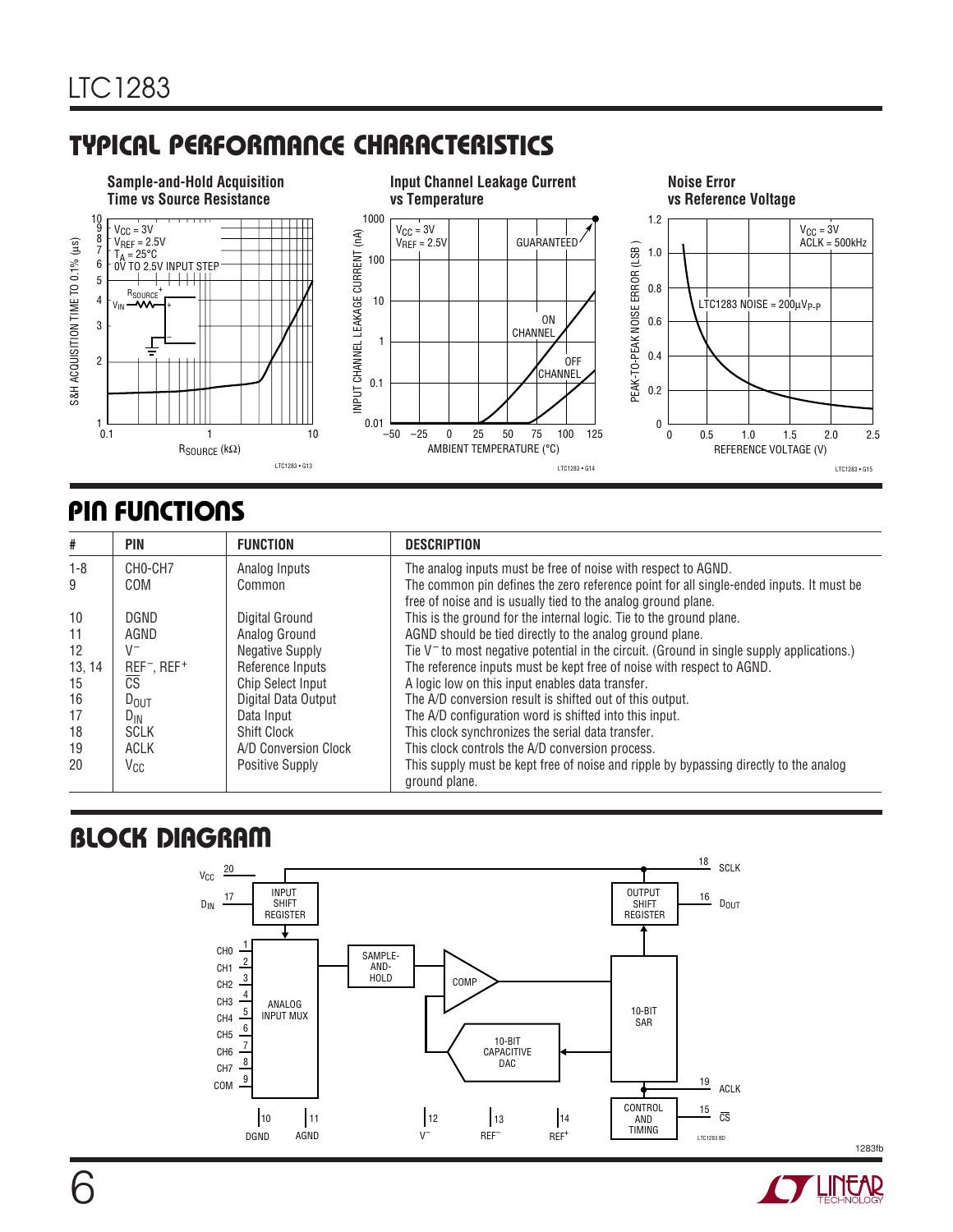## **TEST CIRCUITS**

**On and Off Channel Leakage Current**



## Load Circuit for t<sub>dDO</sub>, t<sub>r</sub>, t<sub>f</sub> and t<sub>en</sub>



### **Voltage Waveforms for DOUT Delay Time, toppo**



Voltage Waveform for D<sub>OUT</sub> Rise and Fall Times, t<sub>r</sub> and t<sub>f</sub>



#### **Load Circuit for t<sub>dis</sub>**



#### **Voltage Waveforms for t<sub>en</sub> and t<sub>dis</sub>**



**NOTE 1:** WAVEFORM 1 IS FOR AN OUTPUT WITH INTERNAL CONDITIONS SUCH THAT THE OUTPUT IS HIGH UNLESS DISABLED BY THE OUTPUT CONTROL.

**NOTE 2:** WAVEFORM 2 IS FOR AN OUTPUT WITH INTERNAL CONDITIONS SUCH THAT THE OUTPUT IS LOW UNLESS DISABLED BY THE OUTPUT CONTROL. **EXAMPLE 20 AU 2012 12 AU 2013 AU 2013 AU 2013 AU 2013 AU 2013 ROSA** 



7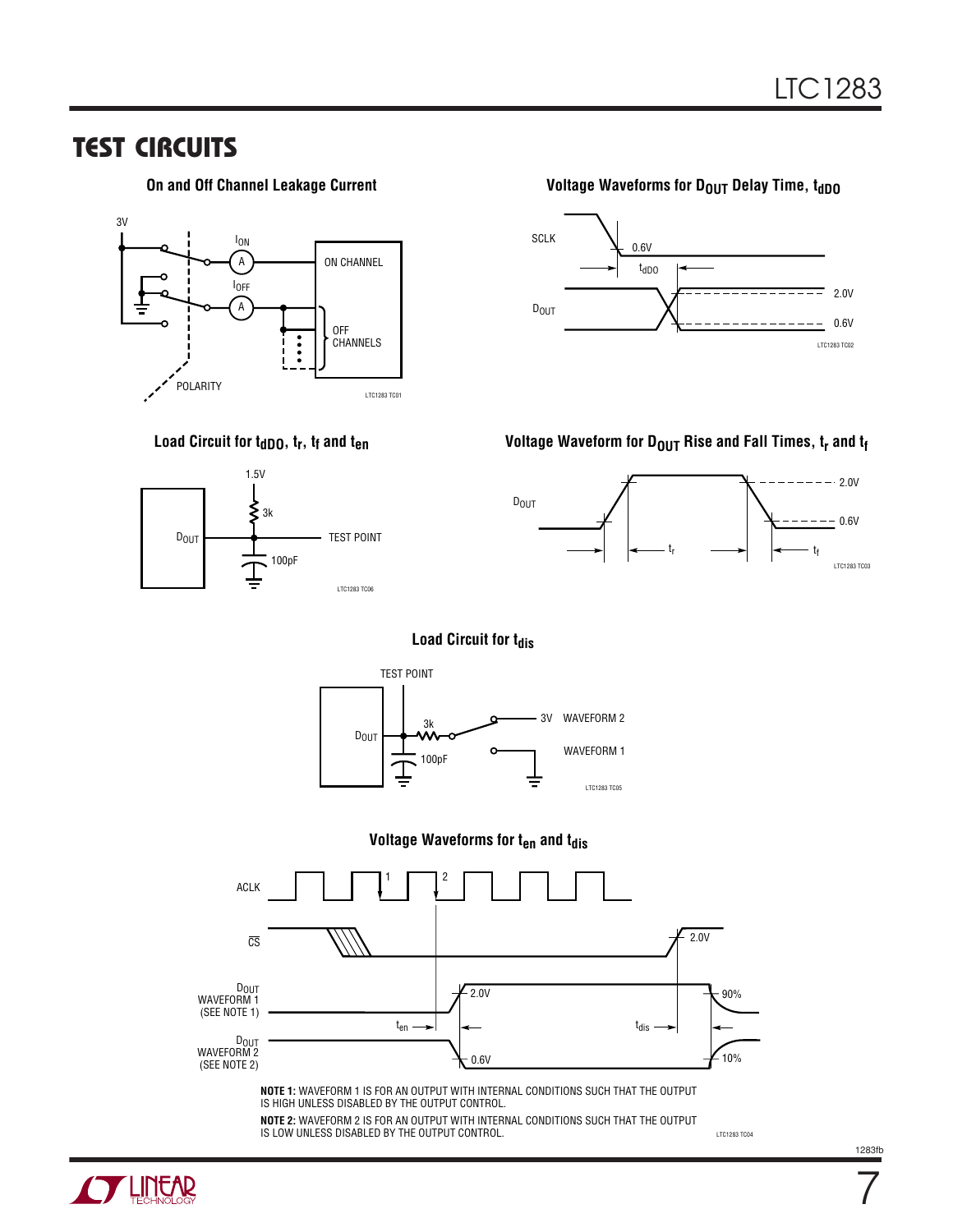The LTC1283 is a 3V data acquisition component which contains the following functional blocks:

- 1. 10-bit successive approximation capacitive A/D converter
- 2. Analog multiplexer (MUX)
- 3. Sample-and-hold (S&H)
- 4. Synchronous, full duplex serial interface
- 5. Control and timing logic

## **DIGITAL CONSIDERATIONS**

## **1. Serial Interface**

The LTC1283 communicates with microprocessors and other external circuitry via a synchronous, full duplex, 4 wire serial interface (see Operating Sequence). The shift clock (SCLK) synchronizes the data transfer with each bit being transmitted on the falling SCLK edge and captured on the rising SCLK edge in both transmitting and receiving systems. The data is transmitted and received simultaneously (full duplex).

Data transfer is initiated by a falling chip select (CS) signal. After the falling  $\overline{CS}$  is recognized, an 8-bit input word is shifted into the  $D_{IN}$  input which configures the LTC1283 for the next conversion. Simultaneously, the result of the previous conversion is output on the  $D_{O \cup T}$  line. At the end of the data exchange the requested conversion begins and CS should be brought high. After  $t_{\text{CONV}}$ , the conversion is complete and the results will be available on the next data transfer cycle. As shown below, the result of a conversion is delayed by one  $\overline{CS}$  cycle from the input word requesting it.



## **2. Input Data Word**

The LTC1283 8-bit input data word is clocked into the  $D_{IN}$ input on the first eight rising SCLK edges after chip select is recognized. Further inputs on the  $D_{IN}$  pin are then ignored until the next  $\overline{CS}$  cycle. The eight bits of the input word are defined as follows:

| DATA INPUT (D <sub>IN</sub> ) WORD: |              |                    |               | UNIPOLAR/<br><b>BIPOLAR</b> |                                |                 | WORD<br>LENGTH  |
|-------------------------------------|--------------|--------------------|---------------|-----------------------------|--------------------------------|-----------------|-----------------|
| SGL/<br><b>DIFF</b>                 | ODD/<br>SIGN | <b>SELECT</b>      | <b>SELECT</b> | UNI                         | <b>MSBF</b>                    | WL <sub>1</sub> | WL <sub>0</sub> |
|                                     |              | <b>MUX ADDRESS</b> |               |                             | MSB-FIRST/<br><b>LSB-FIRST</b> |                 | LTC1283 · AI03  |



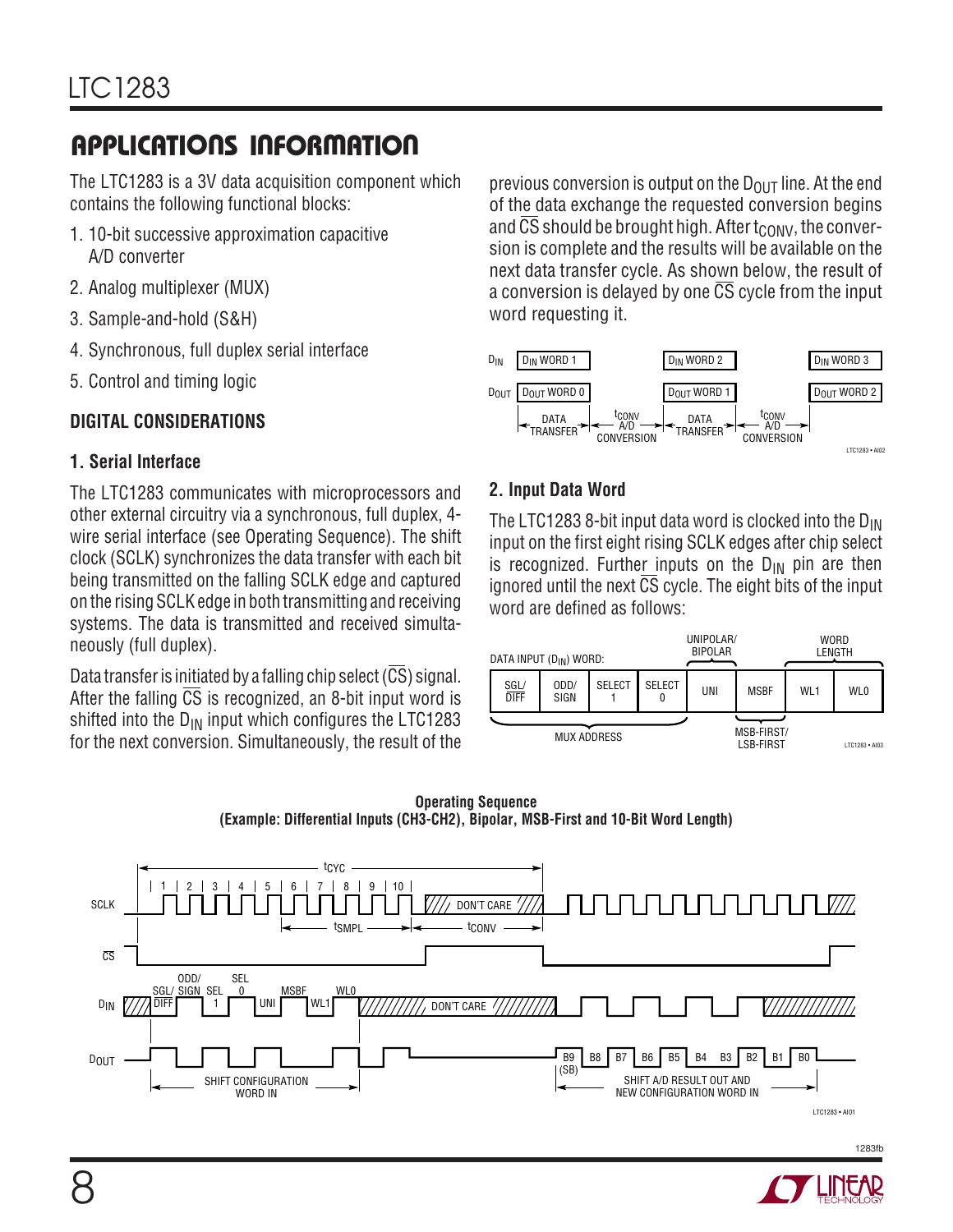### **Multiplexer (MUX) Address**

The first four bits of the input word assign the MUX configuration for the requested conversion. For a given channel selection, the converter will measure the voltage between the two channels indicted by the + and – signs in the selected row of Table 1. Note that in differential mode  $(SGL/\overline{DIFF} = 0)$  measurements are limited to four adjacent input pairs with either polarity. In single-ended mode, all input channels are measured with respect to COM. Figure 1 shows some examples of multiplexer assignments.

|  | <b>Table 1. Multiplexer Channel Selection</b> |  |  |
|--|-----------------------------------------------|--|--|
|--|-----------------------------------------------|--|--|

| DIFFERENTIAL CHANNEL SELECTION<br><b>MUX ADDRESS</b> |      |               |   |  |   |   | <b>MUX ADDRESS</b> |   |   |   |  |             | SINGLE-ENDED CHANNEL SELECTION |               |   |           |           |       |        |   |     |
|------------------------------------------------------|------|---------------|---|--|---|---|--------------------|---|---|---|--|-------------|--------------------------------|---------------|---|-----------|-----------|-------|--------|---|-----|
| SGL/                                                 | 0DD/ | <b>SELECT</b> |   |  |   |   |                    |   |   |   |  | SGL         | 0DD/                           | <b>SELECT</b> |   |           |           |       |        |   |     |
| <b>DIFF</b>                                          | SIGN |               | 0 |  |   | ົ | -3                 | 4 | 5 | 6 |  | <b>DIFF</b> | SIGN                           |               | 0 | 2         | 3         | 4     | 5      | 6 | COM |
|                                                      |      |               |   |  | - |   |                    |   |   |   |  |             | 0                              |               | ÷ |           |           |       |        |   |     |
|                                                      |      |               |   |  |   |   |                    |   |   |   |  |             | υ                              |               |   | $\ddot{}$ |           |       |        |   |     |
|                                                      |      |               |   |  |   |   |                    |   |   |   |  |             | 0                              |               |   |           |           | $\pm$ |        |   |     |
|                                                      |      |               |   |  |   |   |                    |   |   |   |  |             | 0                              |               |   |           |           |       |        |   |     |
|                                                      |      |               |   |  |   |   |                    |   |   |   |  |             |                                |               |   |           |           |       |        |   |     |
|                                                      |      |               |   |  |   | — |                    |   |   |   |  |             |                                |               |   |           | $\ddot{}$ |       |        |   |     |
|                                                      |      |               |   |  |   |   |                    | - |   |   |  |             |                                |               |   |           |           |       | $\div$ |   |     |
|                                                      |      |               |   |  |   |   |                    |   |   |   |  |             |                                |               |   |           |           |       |        |   |     |

#### **4 Differential**

#### **8 Single-Ended**





#### **Combinations of Differential and Single-Ended**



#### **Changing the MUX Assignment "On the Fly"**



**Figure 1. Examples of Multiplexer Options on the LTC1283**



9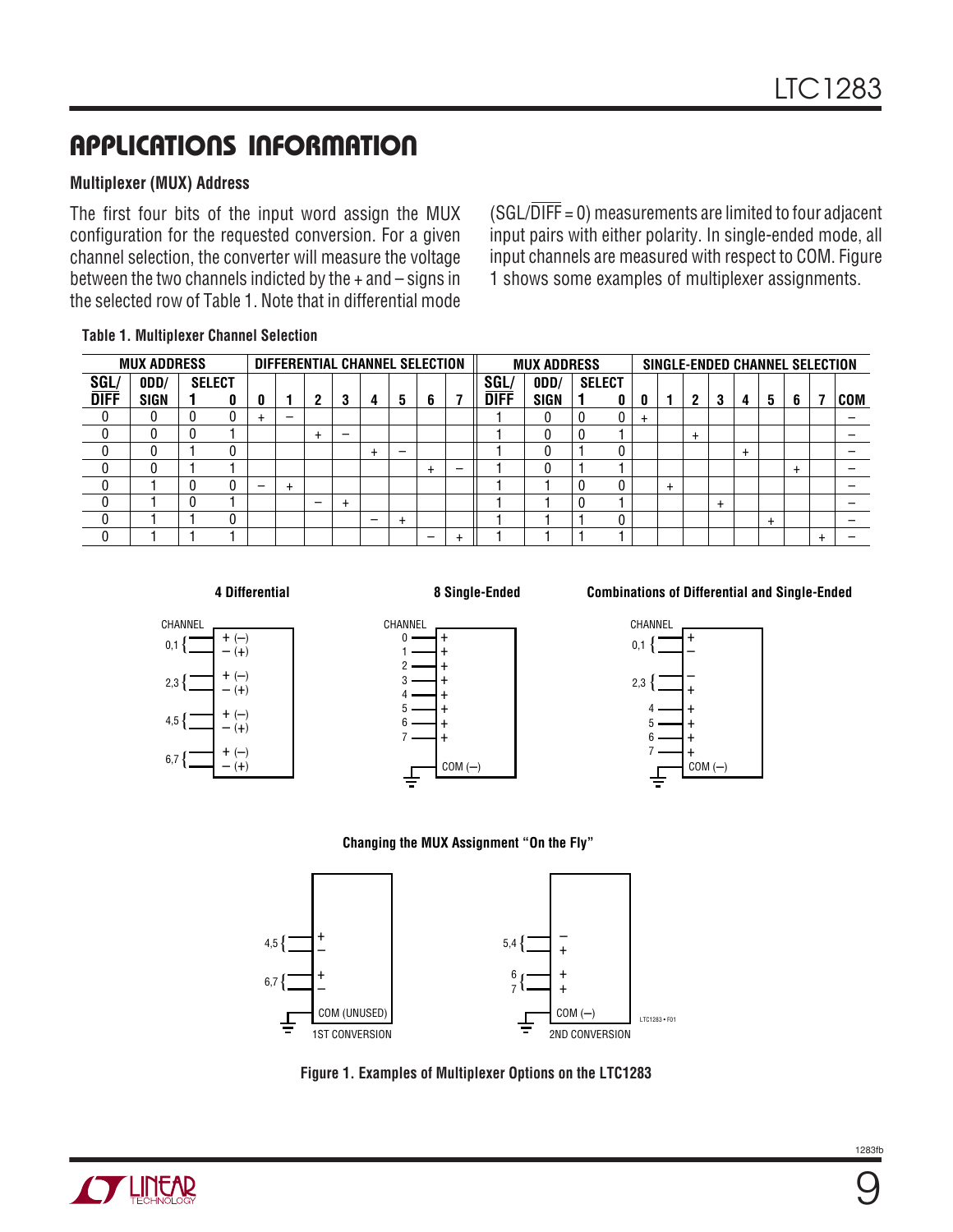### **Unipolar/Bipolar (UNI)**

The fifth input bit (UNI) determines whether the conversion will be unipolar or bipolar. When UNI is a logical one, a unipolar conversion will be performed on the selected

input voltage. When UNI is a logical zero, a bipolar conversion will result. The input span and code assignment for each conversion type are shown in the figures below.



#### **Bipolar Output Code (UNI = 0)**

| <b>OUTPUT CODE</b>       | <b>INPUT VOLTAGE</b>                      | <b>INPUT VOLTAGE</b><br>$(V_{RFF} = 2.5V)$ |  |  |  |
|--------------------------|-------------------------------------------|--------------------------------------------|--|--|--|
| 0111111111<br>0111111110 | $V_{\text{RFF}} - 1LSB$<br>$V$ RFF – 2LSB |                                            |  |  |  |
| 0000000001<br>0000000000 | 1LSB<br>0V                                | 0.0049V                                    |  |  |  |
| 1111111111<br>1111111110 | $-1LSB$<br>$-2LSB$                        | 0V<br>$-0.0049V$<br>$-0.0098V$             |  |  |  |
| 1000000001<br>1000000000 | $-(V_{REF}) + 1LSB$<br>$-(V_{REF})$       | $-2.4951V$<br>$-2.5000V$                   |  |  |  |

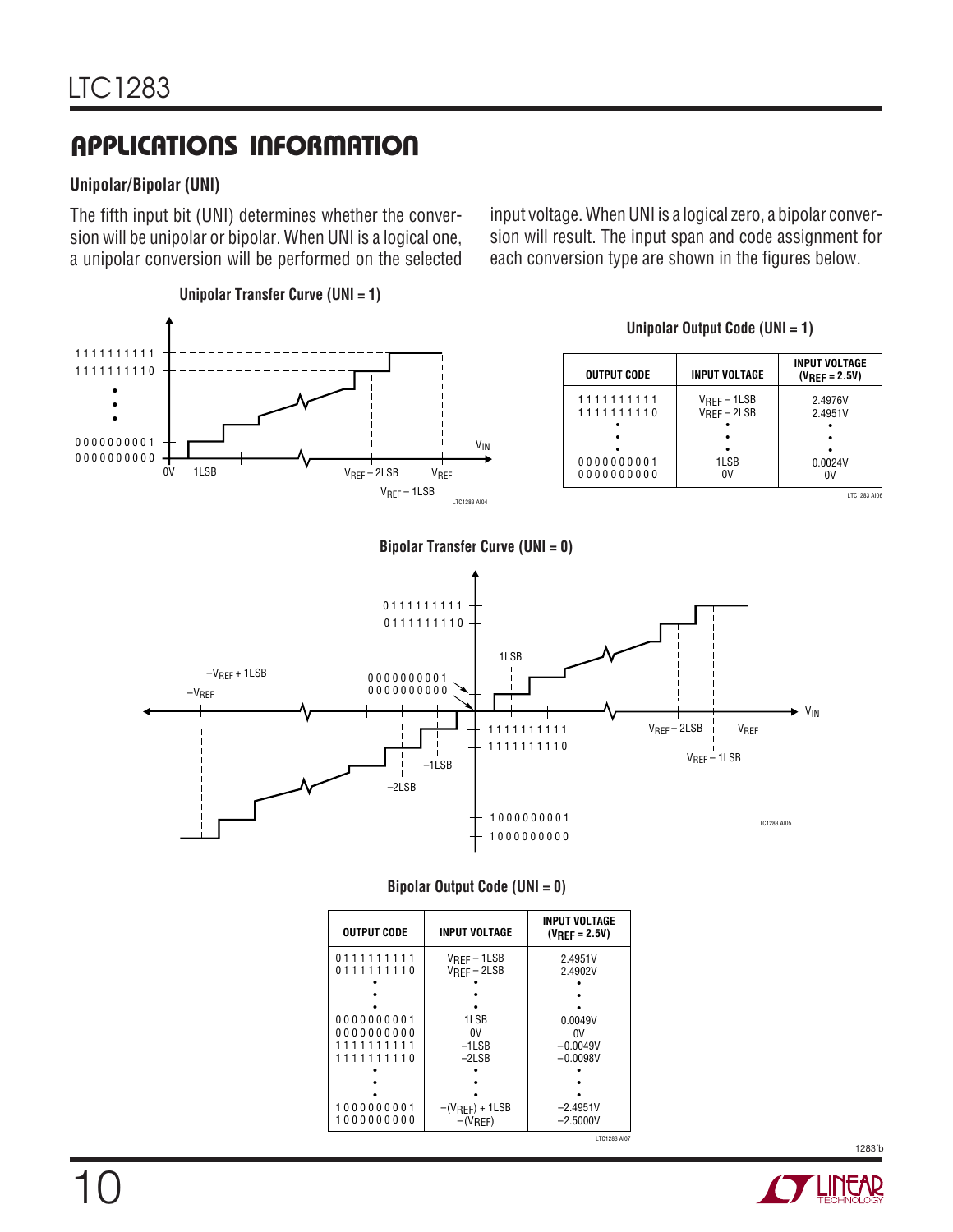### **MSB-First/LSB-First Format (MSBF)**

The output data of the LTC1283 is programmed for MSBfirst or LSB-first sequence using the MSBF bit. For MSBfirst output data the input word clocked to the LTC1283 should always contain a logical one in the sixth bit location (MSBF bit). Likewise for LSB-first output data, the input word clocked to the LTC1283 should always contain a zero in the MSBF bit location. The MSBF bit in a given  $D_{IN}$  word will control the order of the next  $D_{\text{OUT}}$  word. The MSBF bit affects only the order of the output data word. The order of the input word is unaffected by this bit.

| <b>MSBF</b> | <b>OUTPUT FORMAT</b> |
|-------------|----------------------|
|             | <b>LSB-First</b>     |
|             | <b>MSB-First</b>     |
|             | <b>I TC1283 AI08</b> |

### **Word Length (WL1, WL0)**

The last two bits of the input word (WL1 and WL0) program the output data word length of the LTC1283. Word lengths of 8-, 10-, 12- or 16-bit can be selected according to the following table. The WL1 and WL0 bits in a given  $D_{IN}$  word control the length of the present, not the next, D<sub>OUT</sub> word. **WL1 and WL2 are never "don't cares"** and must be set for the correct  $D_{\text{OUT}}$  word length even when a "dummy"  $D_{IN}$  word is sent. On any transfer cycle, the word length should be made equal to the number of SCLK cycles sent by the MPU.

| <b>WI1</b> | <b>WLO</b> | <b>OUTPUT WORD LENGTH</b> |
|------------|------------|---------------------------|
|            |            | 8 Bits                    |
|            |            | 10 Bits                   |
|            |            | 12 Bits                   |
|            |            | 16 Bits                   |
|            |            | <b>I TO1099 + AIOO</b>    |

Figure 2 shows how the data output ( $D_{OUT}$ ) timing can be controlled with word length selection and MSB/LSB-first format selection.

### **3. Deglitcher**

A deglitching circuit has been added to the chip select input of the LTC1283 to minimize the effects of errors caused by noise on that input. This circuit ignores changes in state on the  $\overline{CS}$  input that are shorter in duration than





## **4. CS Low During Conversion**

In the normal mode of operation, CS is brought high during the conversion time (see Figure 3). The serial port ignores any SCLK activity while CS is high. The LTC1283 will also operate with CS low during the conversion. In this mode, SCLK must remain low during the conversion as shown in Figure 4. After the conversion is complete, the  $D_{OUT}$  line will become active with the first output bit. Then the data transfer can begin as normal.

### **5. Microprocessor Interfaces**

The LTC1283 can interface directly (without external hardware) to most popular microprocessor (MPU) synchronous serial formats (see Table 2). If an MPU without a serial interface is used, then four of the MPU's parallel port lines can be programmed to form the serial link to the LTC1283. Included here are three serial interface examples and one example showing a parallel port programmed to form the serial interface.

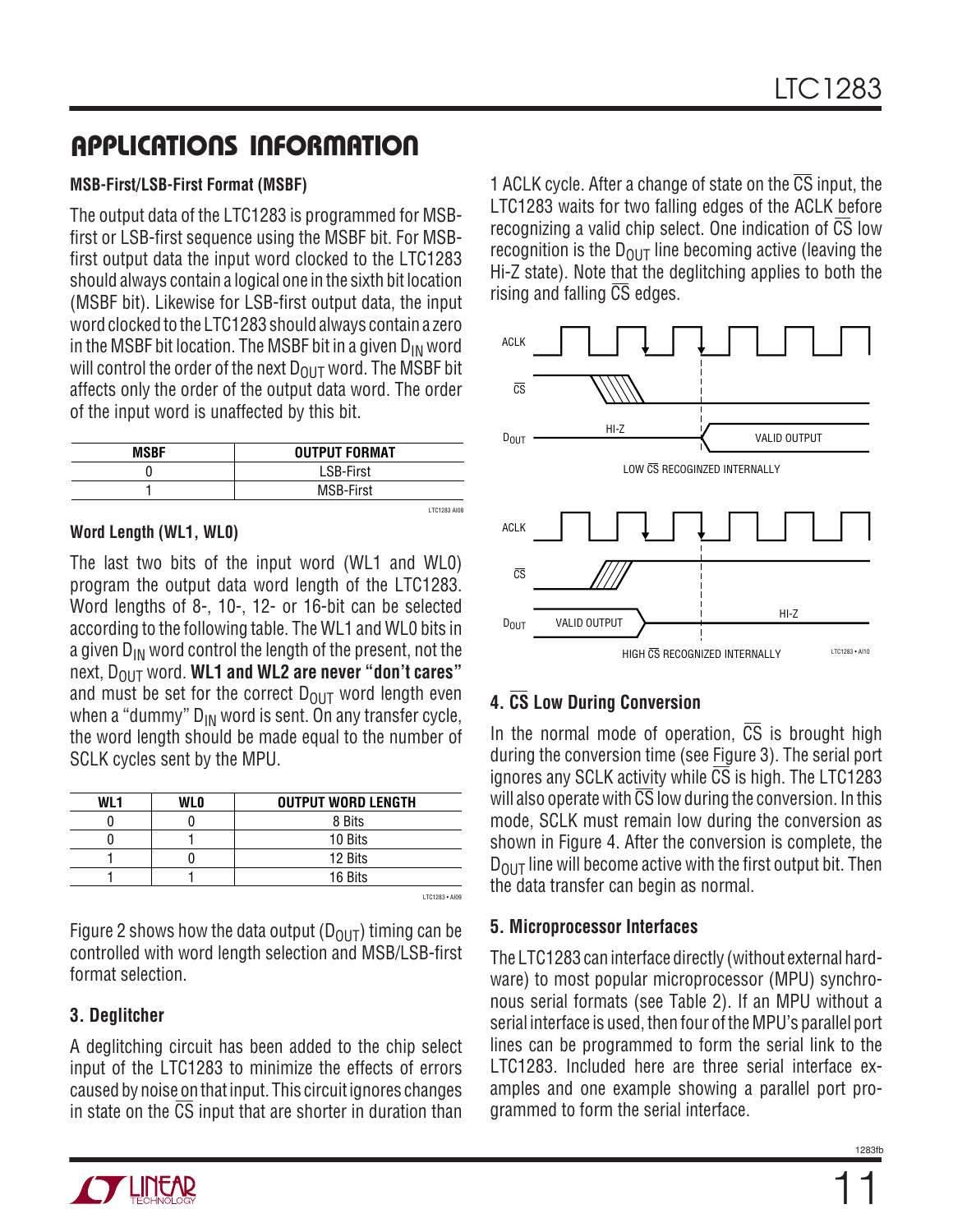

Figure 2. Data Output (D<sub>OUT</sub>) Timing with Different Word Lengths

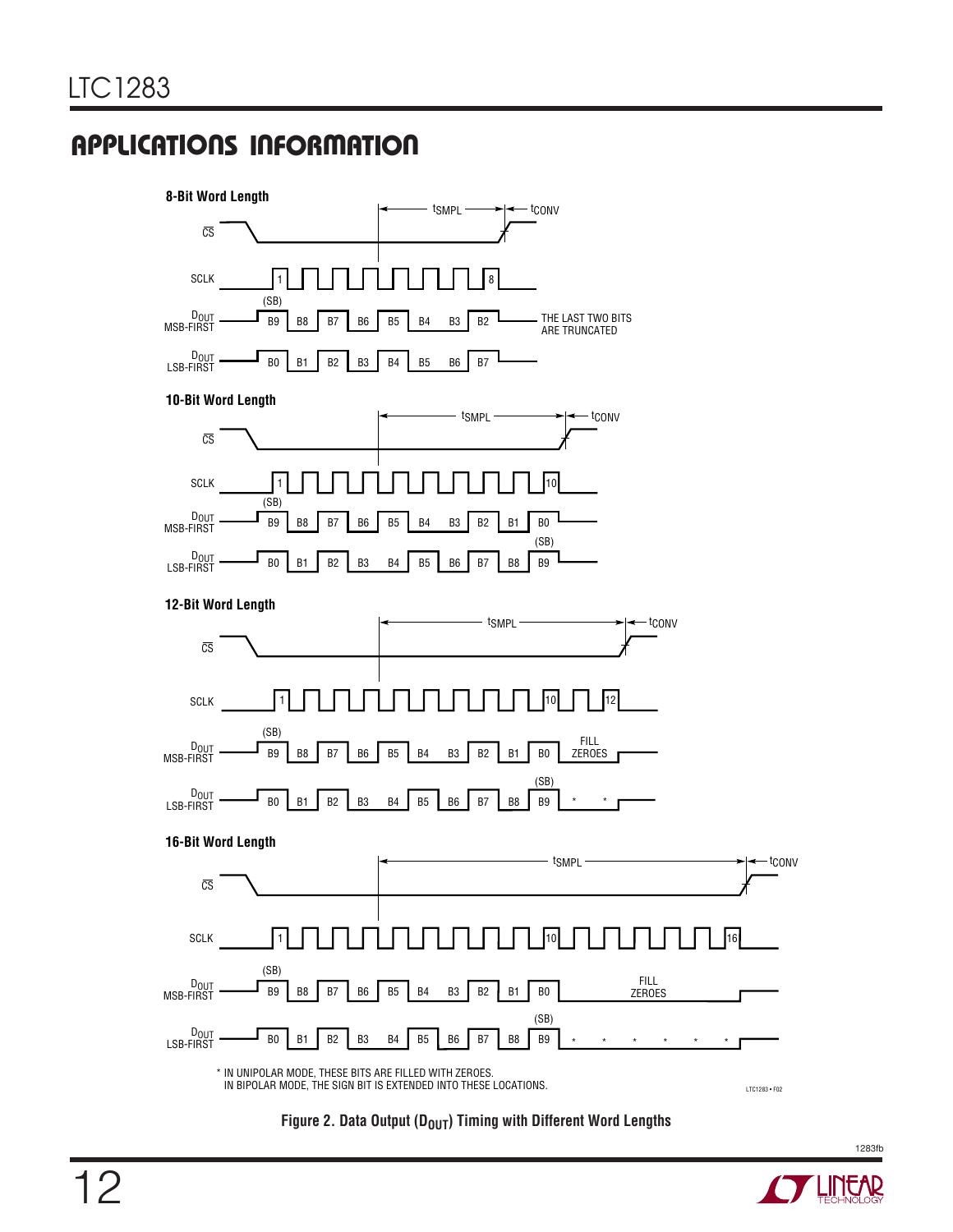

**Figure 4. CS Low During Conversion**

#### **Table 2. 3V Microprocessor with Hardware Serial Interfaces Compatible with the LTC1283\***

| <b>PART NUMBER</b>            | <b>TYPE OF INTERFACE</b>    |
|-------------------------------|-----------------------------|
| Motorola                      |                             |
| MC68HC11                      | SPI                         |
| MC68HC05                      | <b>SPI</b>                  |
| <b>RCA</b>                    |                             |
| CDP68HC05                     | SPI                         |
| <b>National Semiconductor</b> |                             |
| COP800 Family                 | MICROWIRE/PLUS <sup>+</sup> |
| HPC16000 Family               | MICROWIRE/PLUS <sup>†</sup> |
| <b>Texas Instruments</b>      |                             |
| <b>TMS70C02</b>               | Serial Port                 |
| <b>TMS70C42</b>               | Serial Port                 |

\*Contact factory for interface information for processors not on this list † MICROWIRE/PLUS is a trademark of National Semiconductor Corp.

### **Serial Port Microprocessors**

Most synchronous serial formats contain a shift clock (SCLK) and two data lines, one for transmitting and one for receiving. In most cases data bits are transmitted on the falling edge of the clock (SCLK) and captured on the rising edge. However, serial port formats vary among MPU manufacturers as to the smallest number of bits that can be sent in one group (e.g., 4-bit, 8-bit or 16-bit transfers). They also vary as to the order in which the bits are transmitted (LSB- or MSB-first). The following examples show how the LTC1283 accommodates these differences.

### **National MICROWIRE (COP820C)**

The COP820C transfers data MSB-first and in 8-bit increments. This is easily accommodated by setting the LTC1283 to MSB-first format and 10-bit word length. The data output word is then received by the COP820C in one 8-bit block and one 2-bit block.

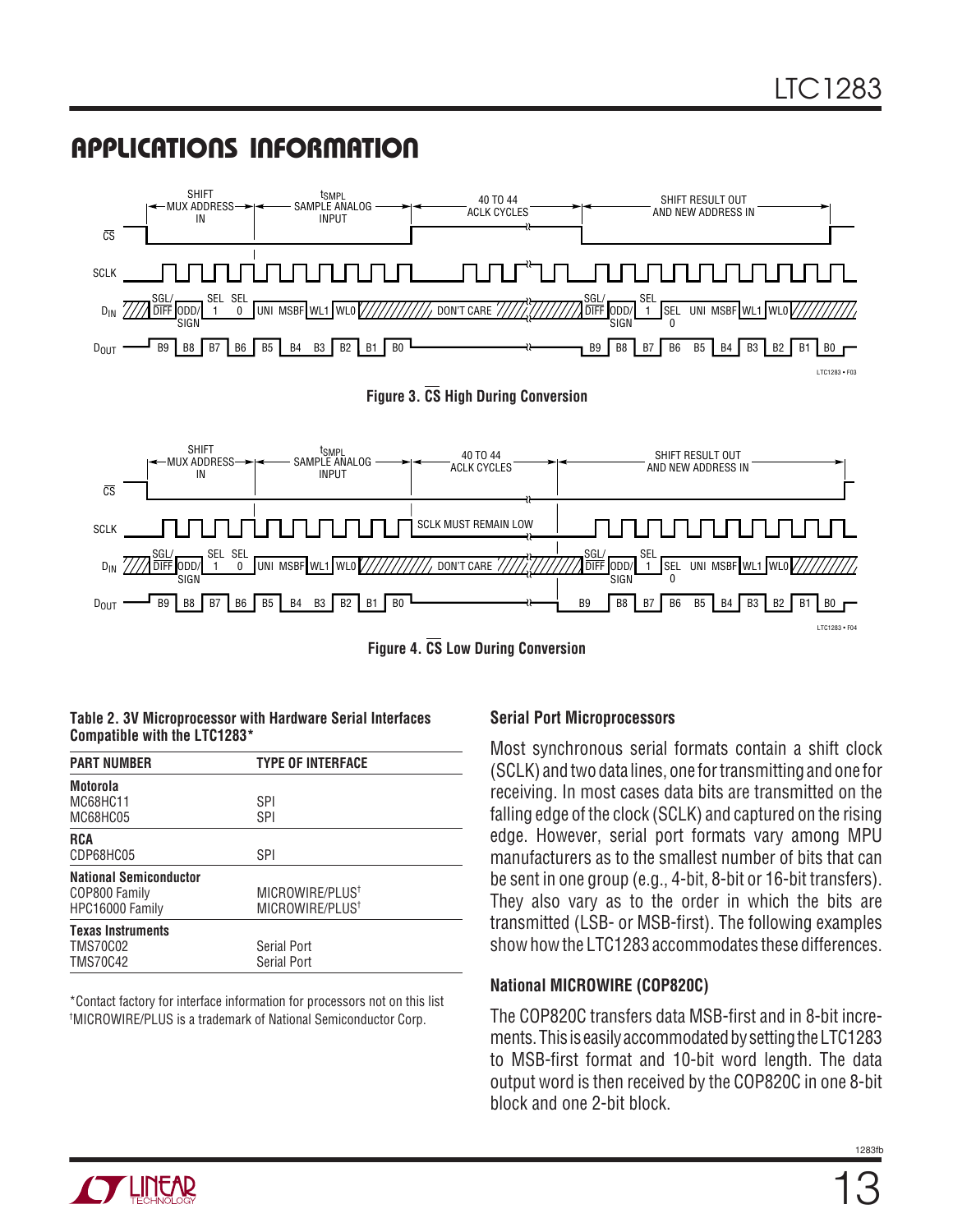**Hardware and Software Interface to National Semiconductor**



**DOUT from LTC1283 stored in COP820C RAM** 



| <b>MNEMONIC</b>                    | <b>COMMENTS</b>                      | <b>MNEMONIC</b>                    | <b>COMMENTS</b>                       |
|------------------------------------|--------------------------------------|------------------------------------|---------------------------------------|
| LD $(F0)$ ←0D                      | LOAD OD INTO FO $(D_{IN})$           | $X(A) \leftarrow \rightarrow (E9)$ | LOAD $D_{OIII}$ INTO ACC              |
| LD (D5) $\leftarrow$ 32            | CONFIGURE PORT G                     | SBIT <sub>2</sub>                  | <b>TRANSFER CONTINUES</b>             |
| LD (EE)←8                          | CONFIGURE CONTROL REG.               | $X(A) \leftarrow \rightarrow (F3)$ | LOAD D <sub>OUT</sub> IN ADDR F3      |
| $LD (B)$ ←D4                       | PORT G DATA REG. INTO B              | RBIT 2                             | STOP TRANSFER                         |
| LD $(A)$ ← $(F0)$                  | LOAD $D_{IN}$ INTO ACC               | $LD (B)$ ←D4                       | PUT PORT G ADDR IN B                  |
| RBIT <sub>1</sub>                  | G1 RESET (CS GOES LOW)               | SBIT <sub>1</sub>                  | $G1$ SET ( $\overline{CS}$ GOES HIGH) |
| $X(A) \leftarrow \rightarrow (E9)$ | LOAD D <sub>IN</sub> INTO SHIFT REG. | $X(A) \leftarrow \rightarrow (E9)$ | LOAD $D_{OIII}$ INTO ACC              |
| $LD(B) \leftarrow EF$              | LOAD PSW REG. ADDR IN B              | RC                                 | <b>CLEAR CARRY</b>                    |
| SBIT 2                             | TRANSFER BEGINS                      | <b>RRCA</b>                        | SHIFT RIGHT THRU CARRY                |
|                                    |                                      | <b>RRCA</b>                        | SHIFT RIGHT THRU CARRY                |
| <b>NOP</b>                         | 15 NOPs FOR TIMING                   | <b>RRCA</b>                        | SHIFT RIGHT THRU CARRY                |
|                                    |                                      | $X(A) \leftarrow \rightarrow (F4)$ | LOAD D <sub>OUT</sub> IN ADDR F4      |

### **Motorola SPI (MC68HC05C4, MC68HC11)**

The MC68HC05C4 and MC68HC11 transfer data MSBfirst and in 8-bit increments. Programming the LTC1283 for MSB-first format and 16-bit word length allows the 10-

#### **Hardware and Software Interface to Motorola MC68HC05C4 and MC68HC11 Processors Dout and SCIET STAR CONTROLLY STAR CONTROLLY ASSESSMENT PROPERTY AND DOUT from LTC1283 stored in MC68HC05C4 or MC68HC11 RAM**



bit data output to be received by the MPU as two 8-bit bytes with the final 6 unused bits filled with zeroes by the LTC1283.



| <b>MNEMONIC</b> | <b>COMMENTS</b>                                          | <b>MNEMONIC</b> | <b>COMMENTS</b>                            |
|-----------------|----------------------------------------------------------|-----------------|--------------------------------------------|
| BCLR n          | CO IS CLEARED $(\overline{CS}$ GOES LOW)                 | <b>STA</b>      | START NEXT SPI CYCLE                       |
| LDA             | LOAD D <sub>IN</sub> FOR LTC1283 INTO ACC                |                 |                                            |
| STA             | LOAD D <sub>IN</sub> FROM ACC TO SPI DATA REG. START SCK | <b>NOP</b>      | 6 NOPs FOR TIMING                          |
|                 |                                                          |                 |                                            |
| <b>NOP</b>      | 8 NOPs FOR TIMING                                        | <b>BSET</b> n   | CO IS SET (CS GOES HIGH)                   |
|                 |                                                          | LDA             | LOAD CONTENTS OF SPI STATUS REG. INTO ACC  |
| LDA             | LOAD CONTENTS OF SPI STATUS REG. INTO ACC                | LDA             | LOAD LTC1283 $D_{OIII}$ FROM SPI DATA REG. |
| LDA             | LOAD LTC1283 D <sub>OUT</sub> FROM SPI DATA REG.         |                 | INT ACC (BYTE 2)                           |
|                 | INTO ACC (BYTE 1)                                        | <b>STA</b>      | LOAD LTC1283 INTO RAM (LOCATION A+1)       |
| STA             | LOAD LTC1283 $D_{OIII}$ INTO RAM (LOCATION A)            |                 |                                            |
|                 |                                                          |                 |                                            |

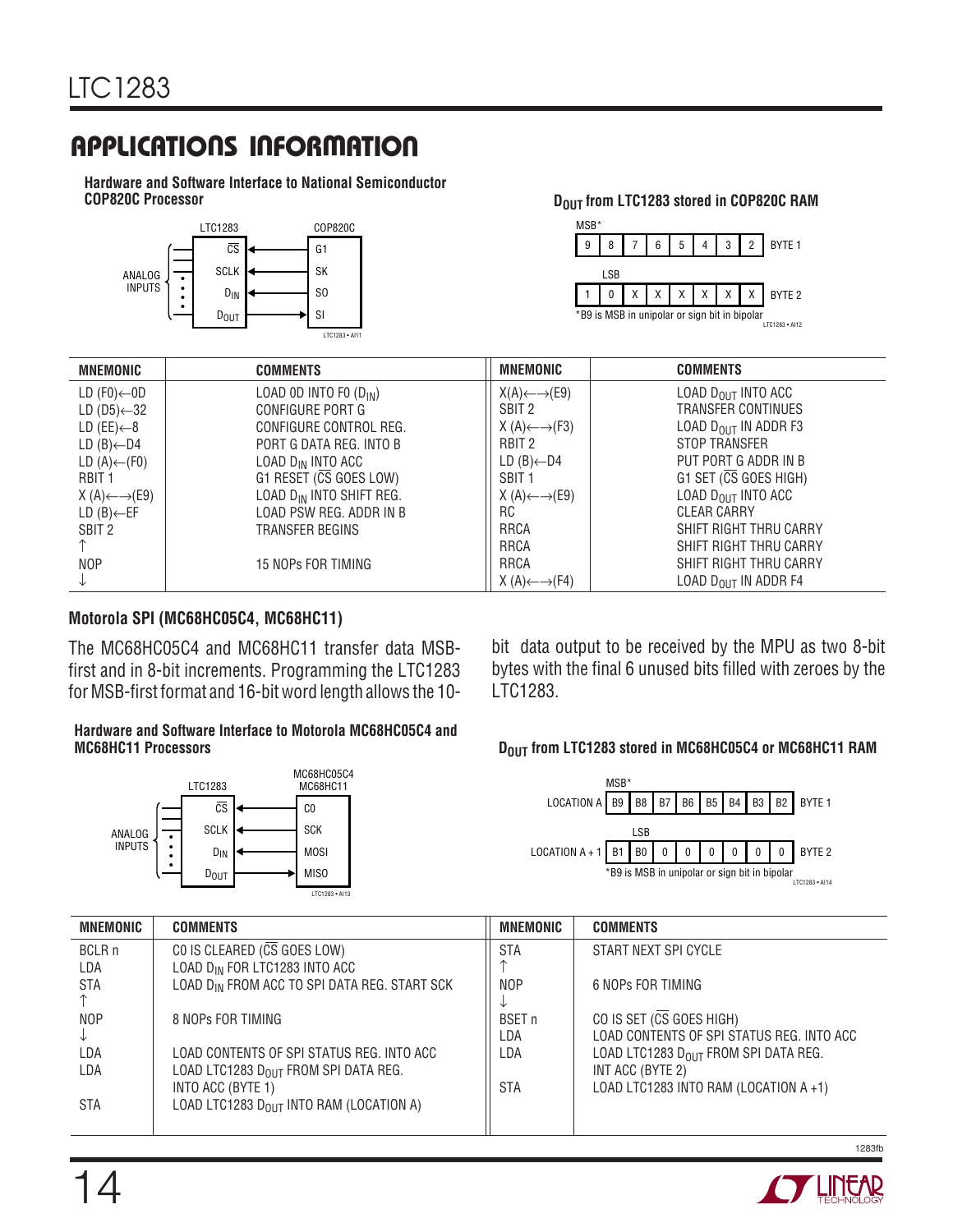### **Texas Instruments TMS70C42**

The TMS70C42 transfers serial data in 8-bit increments, LSB-first. To accommodate this, the LTC1283 is programmed for 16-bit word length and LSB-first format. The

#### **Hardware and Software Interface to TI TMS70C42 Processor**



10-bit output data is received by the processor as two 8-bit bytes, LSB-first. The LTC1283 fills the final 6 unused bits (after the MSB) with zeroes.

#### **DOUT from LTC1283 stored in TMS70C42 RAM**



| <b>LABEL</b>      | <b>MNEMONIC</b>                                                                                                                                                                                                                  | <b>DESCRIPTION</b>                                                                                                                                                                                                                     | <b>LABEL</b>      | <b>MNEMONIC</b>                                                                                                                                                                                                                             | <b>DESCRIPTION</b>                                                                                                                                                                                                               |
|-------------------|----------------------------------------------------------------------------------------------------------------------------------------------------------------------------------------------------------------------------------|----------------------------------------------------------------------------------------------------------------------------------------------------------------------------------------------------------------------------------------|-------------------|---------------------------------------------------------------------------------------------------------------------------------------------------------------------------------------------------------------------------------------------|----------------------------------------------------------------------------------------------------------------------------------------------------------------------------------------------------------------------------------|
| <b>START</b>      | DINT<br>MOVP<br>$\%$ > 2A, P0<br>% > 02, P16<br><b>MOVP</b><br>MOV<br>$\% > 60. B$<br>LDSP<br><b>MOVP</b><br>$\%$ > DF. P5<br><b>MOVP</b><br>% > 08, P6<br>$\% > 40, P21$<br><b>MOVP</b><br><b>MOVP</b><br>% > 0C, P20           | DISABLES ALL INTERRUPTS<br>DISABLE INTERRUPT FLAGS<br>DISABLE INTERRUPT FLAGS<br>ADDRESS OF STACK<br>PUT ADDRESS INTO POINTER<br>CONFIGURE PORT A<br>ENABLE Tx BY SETTING B3 = 1<br>RESET THE SERIAL PORT<br>CONFIGURE THE SERIAL PORT | WAIT1             | <b>MOVP</b><br>$\% > 40, P24$<br><b>MOVP</b><br>$\%$ > 17, P21<br><b>MOVP</b><br>$\% > C0, P24$<br><b>MOVP</b><br>$\%$ > 16, P21<br>MOV<br>$\% > 02, A$<br><b>DJNZ</b><br>A, WAIT1<br>NOP<br><b>MOVP</b><br>P25, B                          | SCLK OFF (TIMER 3 DISABLED)<br><b>ENABLE SERIAL PORT</b><br>SCLK ON (TRANSFER BEGINS)<br><b>TXEN GOES LOW</b><br><b>LOAD COUNTER</b><br>LOOP WHILE SHIFT OCCURS<br>DELAY<br>PUT D <sub>OUT</sub> IN B                            |
| L <sub>0</sub> OP | <b>MOVP</b><br>$\% > 00, P24$<br><b>MOVP</b><br>$\% > 00, P21$<br><b>MOVP</b><br>$\% > 00.$ P23<br><b>MOVP</b><br>$\% > CO$ , P24<br>MOV<br>$\%$ > DF, A<br>CALL<br><b>SXTNBIT</b><br>MOV<br><b>B, R5</b><br><b>MOV</b><br>A, R6 | TURN START BIT OFF<br>ENABLE THE SERIAL PORT<br>SET SCLK RATE (TIMER 3)<br>START TIMER<br>LOAD D <sub>IN</sub> WORD IN A<br>ROUTINE THAT SHIFTS DATA<br>PUT FIRST 8 LSBs IN R5<br>PUT MSBs IN R6                                       | WAIT <sub>2</sub> | <b>MOVP</b><br>A, P26<br><b>MOVP</b><br>$\% > 40, P24$<br><b>MOVP</b><br>$\%$ > 17, P21<br><b>MOVP</b><br>$\% > C0, P24$<br><b>MOVP</b><br>$\%$ > 16, P21<br>MOV<br>$\% > 02, A$<br><b>DJNZ</b><br>A, WAIT2<br>NOP<br><b>MOVP</b><br>P25, A | <b>LOAD TXBUF</b><br>SCLK OFF (TIMER 3 DISABLE)<br><b>ENABLE SERIAL PORT</b><br><b>SCLK ON (TRANSFER BEGINS)</b><br><b>TXEN GOES LOW</b><br><b>LOAD COUNTER</b><br>LOOP WHILE SHIFT OCCURS<br>DELAY<br>PUT D <sub>OUT</sub> IN A |
| <b>SXTNBIT</b>    | ANDP<br>$%$ > FE, P4<br><b>MOVP</b><br>A, P26                                                                                                                                                                                    | AO CLEARED (CS GOES LOW)<br>PUT DIN INTO TXBUF                                                                                                                                                                                         |                   | 0RP<br>$\% > 01, P4$<br><b>RETS</b>                                                                                                                                                                                                         | AO SET (CS GOES HIGH)<br>RETURN TO MAIN PROGRAM                                                                                                                                                                                  |

### **Parallel Port Microprocessors**

When interfacing the LTC1283 to an MPU which has a parallel port, the serial signals are created on the port with software. Three MPU port lines are programmed to create the  $\overline{CS}$ , SCLK and D<sub>IN</sub> signals for the LTC1283. A fourth port line reads the  $D_{\text{OUT}}$  line. An example is made of the Signetics 83CL410.

### **Hardware and Software Interface to Signetics 83CL410 Processor**



### **Signetics 83CL410**

To interface to the 83CL410, (a 3V version of the 80C51) the LTC1283 is programmed for MSB-first format and 10 bit word length. The 83CL410 generates  $\overline{CS}$ , SCLK and D<sub>IN</sub> on three port lines and reads  $D_{\text{OUT}}$  on the fourth.

### **DOUT from LTC1283 stored in 83CL410 RAM**

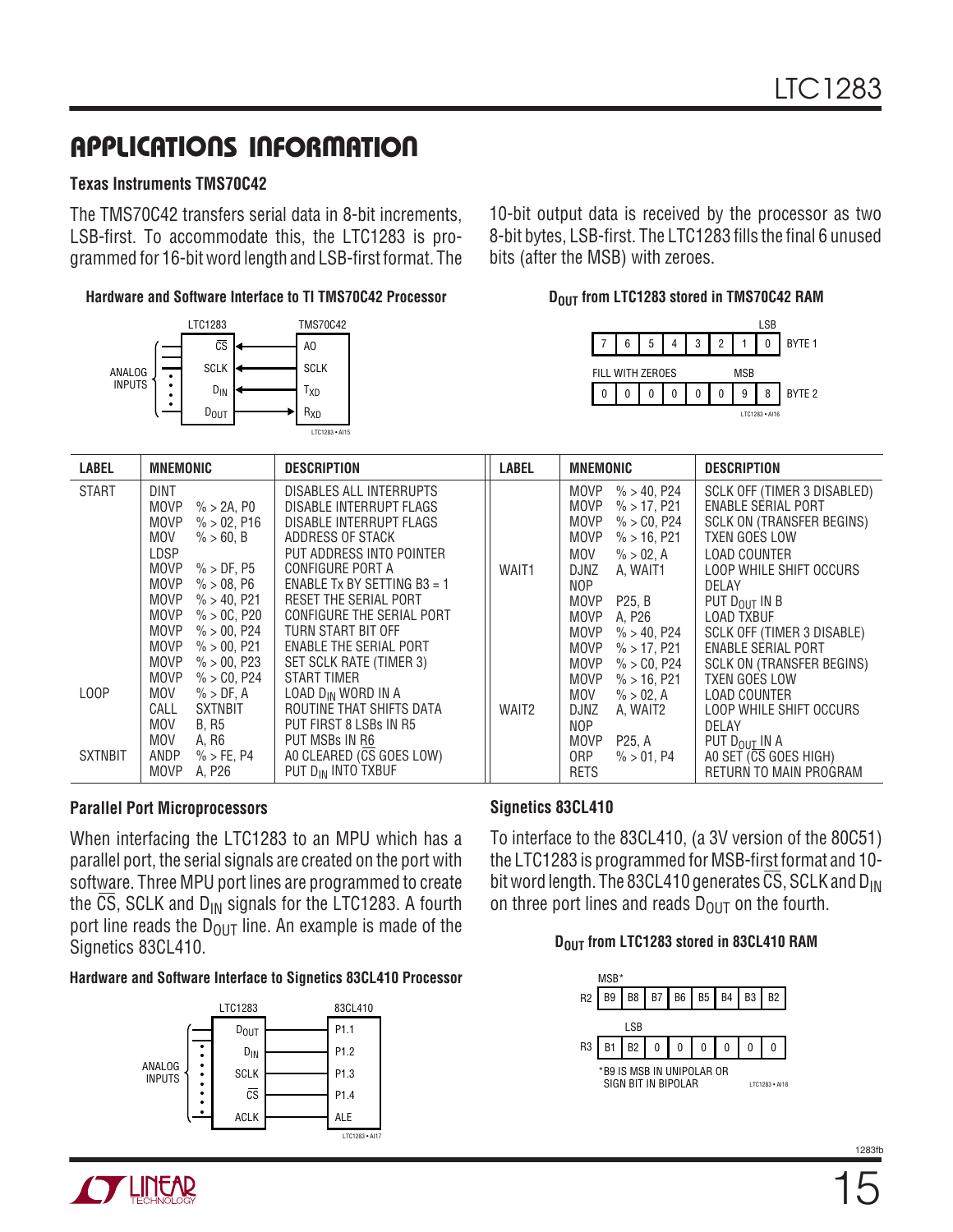**83CL410 Code**

| <b>MNEMONIC</b> |                 | <b>DESCRIPTION</b>                    | <b>MNEMONIC</b> |                | <b>DESCRIPTION</b>           |
|-----------------|-----------------|---------------------------------------|-----------------|----------------|------------------------------|
|                 | MOV P1, #02H    | INITIALIZE PORT 1 (BIT 1 IS MADE AN   |                 | MOV C, P1.1    | READ DATA BIT INTO CARRY     |
|                 |                 | INPUT)                                |                 | CLR A          | CLEAR ACC                    |
|                 | CLR P1.3        | <b>SCLK GOES LOW</b>                  |                 | RLC A          | ROTATE DATA BIT INTO ACC     |
|                 | SETB P1.4       | CS GOES LOW                           |                 | SETB P1.3      | <b>SCLK GOES HIGH</b>        |
| CONTINUE:       | MOV A. #ODH     | DIN WORD FOR THE LTC1283 IS PLACED    |                 | CLR P1.3       | <b>SCLK GOES LOW</b>         |
|                 |                 | IN ACC                                |                 | MOV C, P1.1    | READ DATA BIT IN CARRY       |
|                 | <b>CLR P1.4</b> | CS GOES LOW                           |                 | RRC A          | ROTATE RIGHT INTO ACC        |
|                 | MOV R4, #08     | <b>LOAD COUNTER</b>                   |                 | RRC A          | ROTATE RIGHT INTO ACC        |
|                 | NOP.            | DELAY FOR DEGLITCHER                  |                 | MOV R3, A      | STORE LSBs IN R3             |
| LOOP:           | MOV C. P1.1     | READ DATA BIT INTO CARRY              |                 | SETB P1.3      | <b>SCLK GOES HIGH</b>        |
|                 | RLC A           | ROTATE DATA BIT INTO ACC              |                 | CLR P1.3       | <b>SCLK GOES LOW</b>         |
|                 | MOV P1.2, C     | OUTPUT D <sub>IN</sub> BIT TO LTC1283 |                 | SETB P1.4      | CS GOES HIGH                 |
|                 | SETB P1.3       | <b>SCLK GOES HIGH</b>                 |                 | MOV R5. #07H   | <b>LOAD COUNTER</b>          |
|                 | CLR P1.3        | <b>SCLK GOES LOW</b>                  | DELAY:          | DJNZ R5, DELAY | DELAY FOR LTC1283 TO PERFORM |
|                 | DJNZ R4, LOOP   | NEXT BIT                              |                 |                | CONVERSION                   |
|                 | MOV R2, A       | STORE MSBs IN R2                      |                 | AJMP CONTINUE  | <b>REPEAT PROGRAM</b>        |

### **6. Sharing the Serial Interface**

The LTC1283 can share the same 3-wire serial interface with other peripheral components or other LTC1283s (see Figure 5). In this case, the  $\overline{CS}$  signals decide which LTC1283 is being addressed by the MPU.

## **ANALOG CONSIDERATIONS**

## **1. Grounding**

The LTC1283 should be used with an analog ground plane and single point grounding techniques.

Pin 11 (AGND) should be tied directly to this ground plane.

Pin 10 (DGND) can also be tied directly to this ground plane because minimal digital noise is generated within the chip itself.

Pin 20 ( $V_{\text{CC}}$ ) should be bypassed to the ground plane with a 4.7μF tantalum with leads as short as possible. Pin 12  $(V^-)$  should be bypassed with a 0.1 $\mu$ F ceramic disk. For single supply applications,  $V^-$  can be tied to the ground plane.

It is also recommended that pin 13 (REF –) and pin 9 (COM) be tied directly to the ground plane. All analog inputs should be referenced directly to the single point ground. Digital inputs and outputs should be shielded from and/or routed away from the reference and analog circuitry.

Figure 6 shows an example of an ideal ground plane design for a two-sided board. Of course this much ground plane will not always be possible, but users should strive to get as close to this ideal as possible.

## **2. Bypassing**

For good performance,  $V_{CC}$  must be free of noise and ripple. Any changes in the  $V_{CC}$  voltage with respect to analog ground during a conversion cycle can induce errors





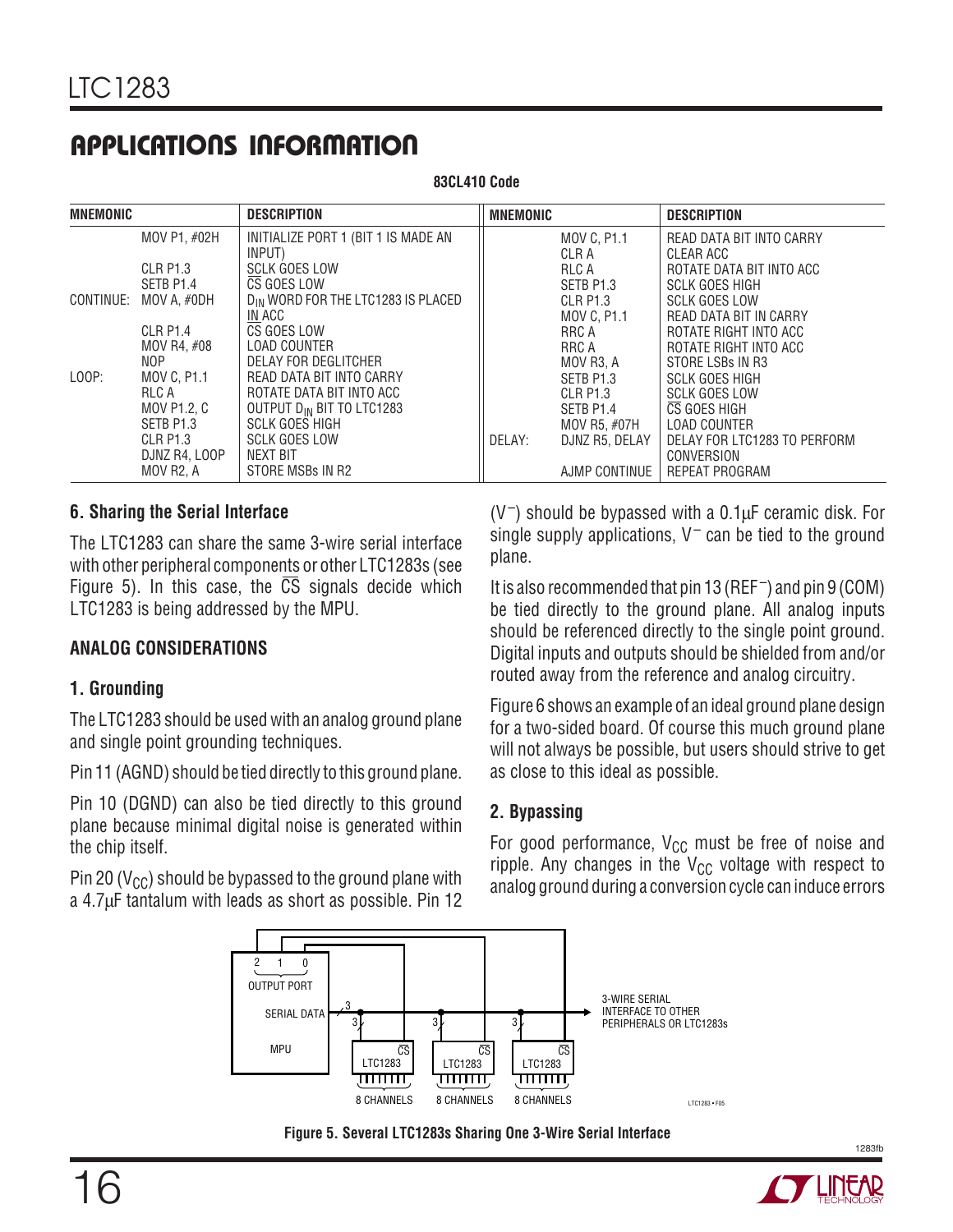

**Figure 6. Example Ground Plane for the LTC1283**

or noise in the output code.  $V_{CC}$  noise and ripple can be kept below 1mV by bypassing the  $V_{CC}$  pin directly to the analog ground plane with a 4.7μF tantalum with leads as short as possible. Figures 7 and 8 show the effects of good and poor  $V_{CC}$  bypassing.

## **3. Analog Inputs**

Because of the capacitive redistribution A/D conversion techniques used, the analog inputs of the LTC1283 have capacitive switching input current spikes. These current spikes settle quickly and do not cause a problem.

However, if large source resistances are used or if slow settling op amps drive the inputs, care must be taken to insure that the transients caused by the current spikes settle completely before the conversion begins.

## **Source Resistance**

The analog inputs of the LTC1283 look like 65pF capacitor (C<sub>IN</sub>) in series with a 500 $\Omega$  resistor (R<sub>ON</sub>) as shown in Figure 9.  $C_{IN}$  gets switched between the selected "+" and "–" inputs once during each conversion cycle. Large external source resistors and capacitances will slow the settling of the inputs. It is important that the overall RC time constants be short enough to allow the analog inputs to completely settle within the allowed time.



Figure 7. Poor V<sub>CC</sub> Bypassing. Noise and Ripple **can Cause A/D Errors**



HORIZONTAL: 10μs/DIV





**Figure 9. Analog Input Equivalent Circuit**

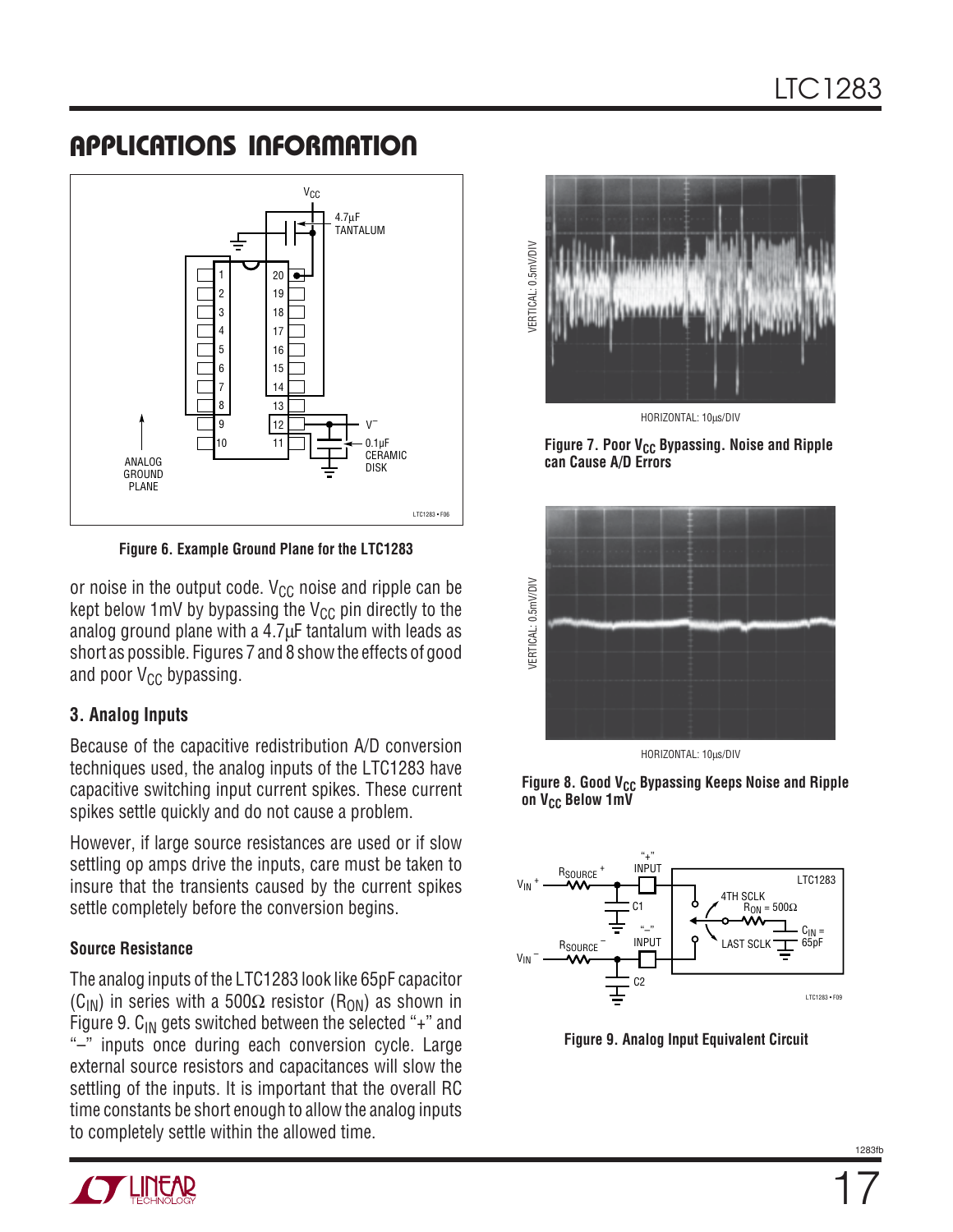

**Figure 10. "+" and "–" Input Settling Windows**

### **"+" Input Settling**

This input capacitor is switched onto the "+" input during the sample phase  $(t_{SMP1},$  see Figure 10). The sample phase starts at the 4th SCLK cycle and lasts until the falling edge of the last SCLK (the 8th, 10th, 12th or 16th SCLK cycle depending on the selected word length). The voltage on the "+" input must settle completely within this sample time. Minimizing  $R_{SOLBCF}$ <sup>+</sup> and C1 will improve the input settling time. If large "+" input source resistance must be used, the sample time can be increased by using a slower SCLK frequency or selecting a longer word length. With the minimum possible sample time of 8μs, **R<sub>SOURCE</sub><sup>+</sup> < 2k and C1 < 20pF will provide adequate settling.**

### **"–" Input Settling**

At the end of the sample phase the input capacitor switches to the "–" input and the conversion starts (see Figure 10). During the conversion, the "+" input voltage is effectively "held" by the sample-and-hold and will not affect the conversion result. However, it is critical that the "–" input voltage be free of noise and settle completely during the first four ACLK cycles of the conversion time. Minimizing  $R_{\text{SOLRCF}}$  and C2 will improve settling time. If large "-" input source resistance must be used, the time allowed for settling can be extended by using a slower ACLK frequency. At the maximum ACLK rate of 1MHz, **RSOURCE– < 1k and C2 < 20pF will provide adequate settling.**

### **Input Op Amps**

When driving the analog inputs with an op amp it is important that the op amp settle within the allowed time (see Figure 10). Again, the "+" and "–" input sampling times can be extended as described above to accommodate slower op amps. Most op amps including the LT1006 and LT1013 single supply op amps can be made to settle well even with the minimum settling windows of 8μs ("+" input) and  $4\mu s$  ("-" input) which occur at the maximum clock rates (ACLK = 1MHz and SCLK = 0.5MHz). Figures 11 and 12 show examples of adequate and poor op amp settling.



**Figure 11. Adequate Settling of Op Amp Driving Analog Input**

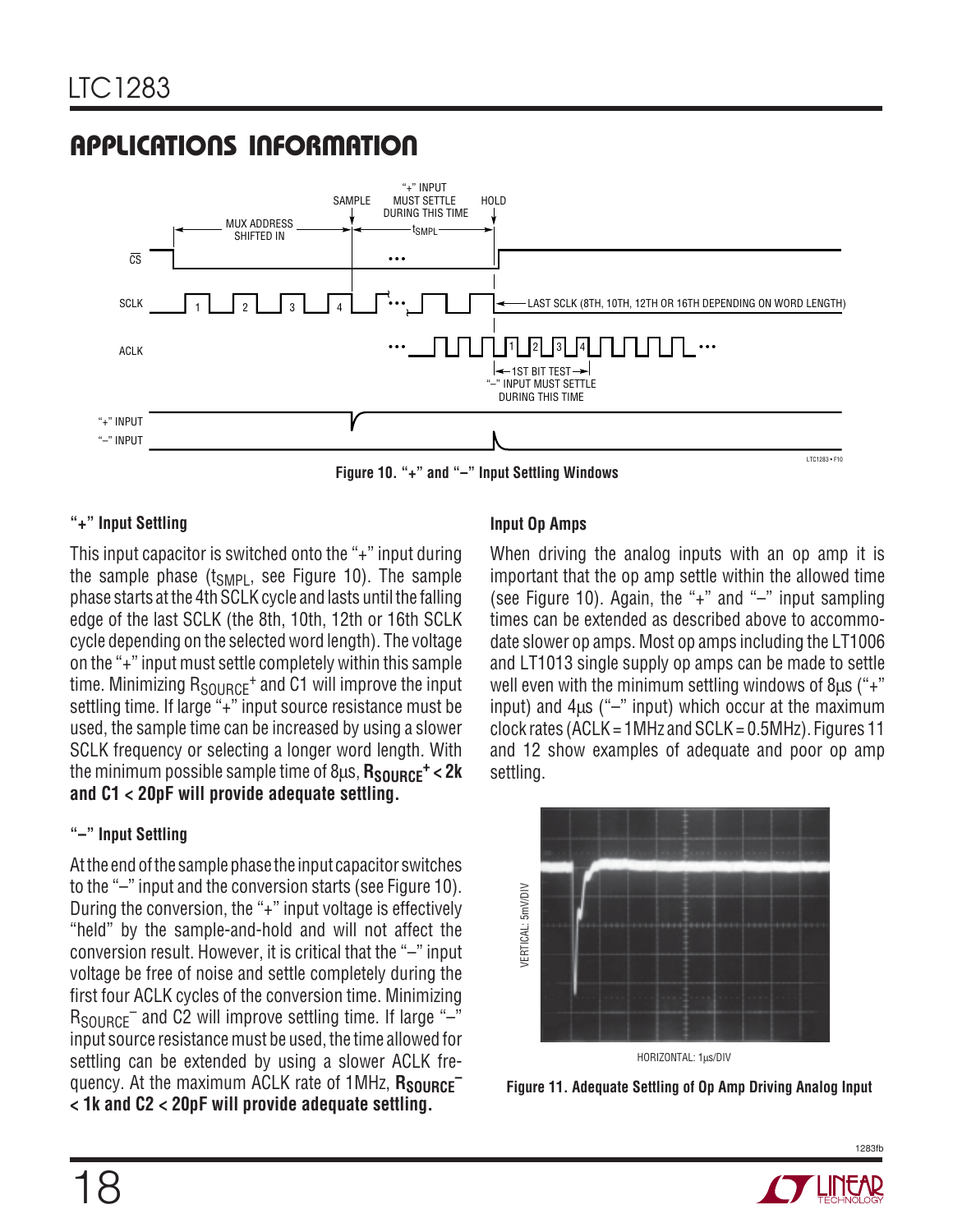

**Figure 12. Poor Op Amp Settling Can Cause A/D Errors**

### **RC Input Filtering**

It is possible to filter the inputs with an RC network as shown in Figure 13. For large values of  $C_F$  (e.g., 1 $\mu$ F), the capacitive input switching currents are averaged into a net DC current. Therefore, a filter should be chosen with small resistor and large capacitor to prevent DC drops across the resistor. The magnitude of the DC current is approximately  $I_{DC}$  = 65pF  $\times$  V<sub>IN</sub>/t<sub>CYC</sub> and is roughly proportional to  $V_{IN}$ . When running at the minimum cycle time of 68 $\mu$ s, the input current equals 2.5 $\mu$ A at V<sub>IN</sub> = 2.5V. In this case, a filter resistor of 100Ω will cause 0.1LSB of full-scale error. If a larger filter resistor must be used, errors can be eliminated by increasing the cycle time as shown in the typical curve Maximum Filter Resistor vs Cycle Time.



**Figure 13. RC Input Filtering**

### **Input Leakage Current**

Input leakage currents can also create errors if the source resistance gets too large. For instance, the maximum input leakage specification of 1μA (at 125°C) flowing through a source resistance of 1k will cause a voltage drop of 1mV or 0.4LSB. This error will be much reduced at lower temperatures because leakage drops rapidly (see typical curve of Input Channel Leakage Current vs Temperature).

### **Noise Coupling into Inputs**

High source resistance input signals (>500Ω) are more sensitive to coupling from external sources. It is preferable to use channels near the center of the package (i.e., CH2-CH7) for signals which have the highest output resistance because they are essentially shielded by the pins of the package ends (DGND and CH0). Grounding any unused inputs (especially the end pin, CH0) will also reduce outside coupling into high source resistances.

## **4. Sample-and-Hold**

## **Single-Ended Inputs**

The LTC1283 provides a built-in sample-and-hold (S&H) function for all signals acquired in the single-ended mode (COM pin grounded). This sample-and-hold allows the LTC1283 to convert rapidly varying signals (see typical curve of S&H Acquisition Time vs Source Resistance). The input voltage is sampled during the  $t_{SMP1}$  time as shown in Figure 10. The sampling interval begins after the fourth MUX address bit is shifted in and continues during the remainder of the data transfer. On the falling edge of the final SCLK, the S&H goes into hold mode and the conversion begins. The voltage will be held on either the 8th, 10th, 12th or 16th falling edge of the SCLK depending on the word length selected.

### **Differential Inputs**

With differential inputs, or when the COM pin is not tied to ground, the A/D no longer converts just a single voltage but rather the difference between two voltages. In these cases, the voltage on the selected "+" input is still sampled and held and therefore may be rapidly time varying just as in single-ended mode. However, the voltage on the selected "–" input must remain constant and be free of noise and ripple throughout the conversion time. Otherwise, the

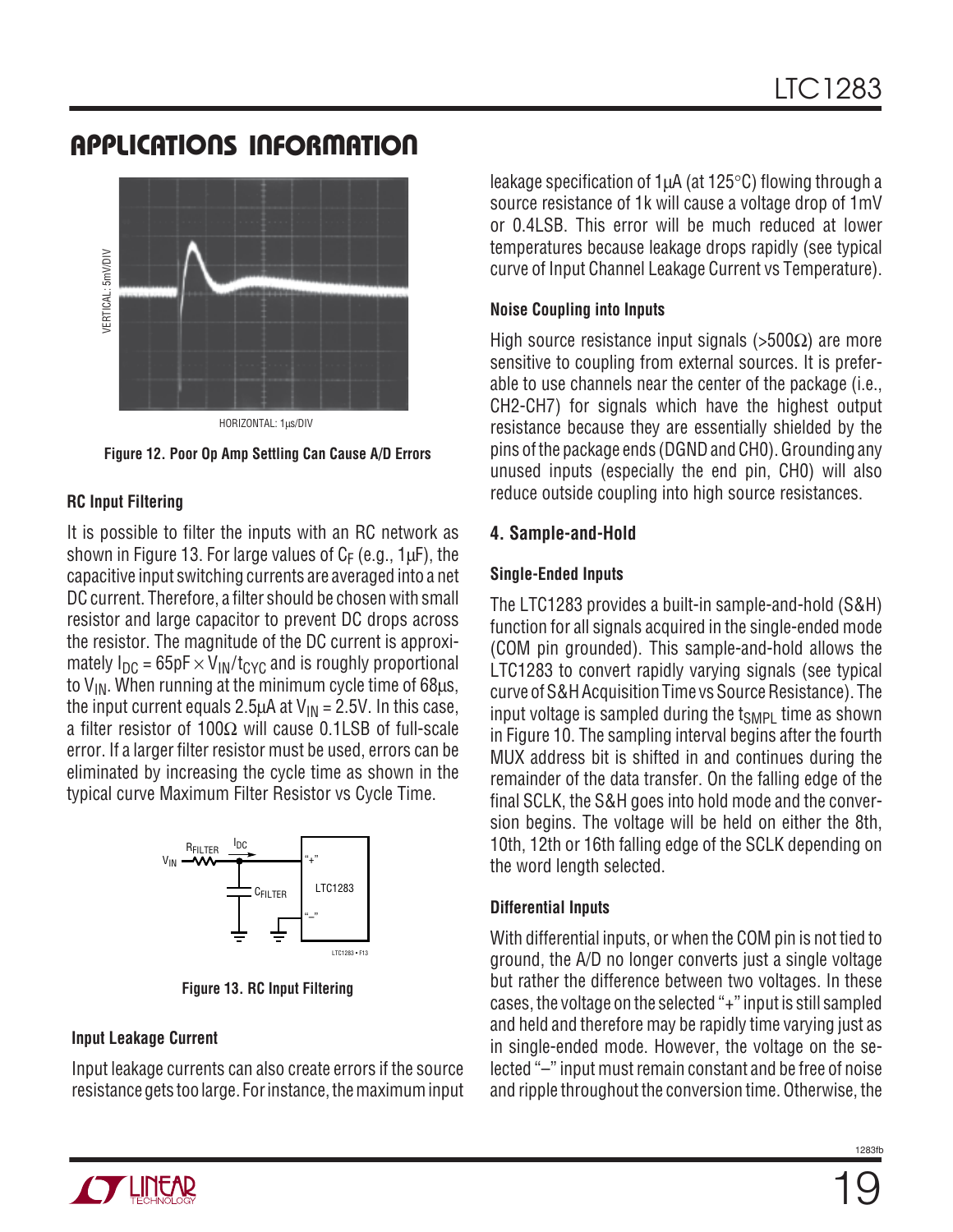differencing operation may not be performed accurately. The conversion time is 44 ACLK cycles. Therefore, a change in the "–" input voltage during this interval can cause conversion errors. For a sinusoidal voltage on the "–" input this error would be:

 $V_{ERROR (MAX)} = V_{PEAK} \times 2 \times \pi \times f("--") \times 44/f_{ACLK}$ 

Where  $f("-")$  is the frequency of the "-" input voltage,  $V_{PEAK}$  is its peak amplitude and  $f_{ACLK}$  is the frequency of the ACLK. In most cases  $V_{ERROR}$  will not be significant. For a 60Hz signal on the "–" input to generate a 1/4LSB error  $(0.61 \text{mV})$  with the converter running at ACLK = 1MHz, its peak value would have to be 38mV.

## **5. Reference Inputs**

The voltage between the reference inputs of the LTC1283 defines the voltage span of the A/D converter. The reference inputs look primarily like a 10k resistor but will have transient capacitive switching currents due to the switchedcapacitor conversion technique (see Figure 14). During each bit test of the conversion (every 4 ACLK cycles), a capacitive current spike will be generated on the reference pins by the A/D. These current spikes settle quickly and do not cause a problem. However, if slow settling circuitry is used to drive the reference inputs, care must be taken to insure that transients caused by these current spikes settle completely during each bit test of the conversion.



**Figure 14. Reference Input Equivalent Circuit**

When driving the reference inputs, three things should be kept in mind:

- 1. The source resistance  $(R<sub>OlIT</sub>)$  driving the reference inputs should be low (less than 1Ω) to prevent DC drops caused by the 300 $\mu$ A maximum reference current ( $I_{\text{RFF}}$ ).
- 2. Transients on the reference inputs caused by the capacitive switching currents must settle completely during each bit test (each 4 ACLK cycles). Figures 15

and 16 show examples of both adequate and poor settling. Using a slower ACLK will allow more time for the reference to settle. However, even at the maximum ACLK rate of 1MHz most references and op amps can be made to settle within the 4μs bit time.

3. It is recommended that the  $REF$  input be tied directly to the analog ground plane. If  $REF^-$  is biased at a voltage other than ground, the voltage must not change during a conversion cycle. This voltage must also be free of noise and ripple with respect to analog ground.



HORIZONTAL: 1μs/DIV





HORIZONTAL: 1μs/DIV



## **6. Reduced Reference Operation**

1283fb The effective resolution to the LTC1283 can be increased by reducing the input span of the converter. The LTC1283 exhibits good linearity and gain over a wide range of reference voltages (see typical curves of Linearity and Gain Error vs Reference Voltage). However, care must be taken

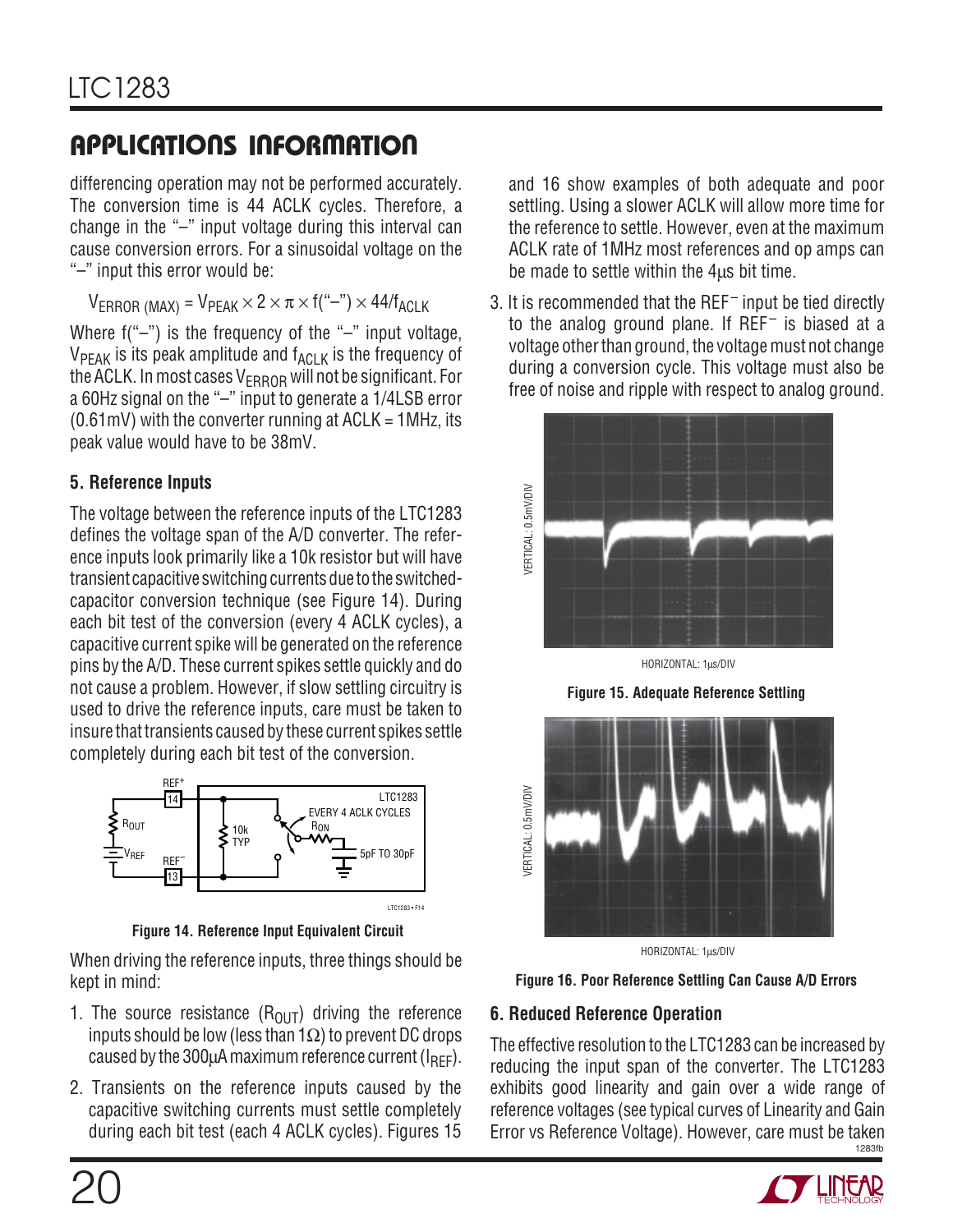when operating at low values of  $V_{\text{RFF}}$  because of the reduced LSB step size and the resulting higher accuracy requirement placed on the converter. The following factors must be considered when operating at low  $V_{\text{REF}}$  values.

- 1. Conversion speed (ACLK frequency)
- 2. Offset
- 3. Noise

### **Conversion Speed with Reduced VREF**

With reduced reference voltages, the LSB step size is reduced and the LTC1283 internal comparator overdrive is reduced. With less overdrive, more time is required to perform a conversion. Therefore, the maximum ACLK frequency should be reduced when low values of  $V_{\text{RFF}}$  are used. This is shown in the typical curve of Maximum Conversion Clock Rate vs Reference Voltage.

### **Offset with Reduced VREF**

The offset of the LTC1283 has a larger effect on the output code when the A/D is operated with reduced reference voltage. The offset (which is typically a fixed voltage) becomes a larger fraction of an LSB as the size of the LSB is reduced. The typical curve of Unadjusted Offset Error vs Reference Voltage shows how offset in LSBs is related to reference voltage for a typical value of  $V_{OS}$ . For example, a  $V_{OS}$  of 0.5mV which is 0.2LSB with a 2.5V reference becomes 0.5LSB with a 1V reference and 2.5LSBs with a 0.2V reference. If this offset is unacceptable, it can be corrected digitally by the receiving system or by offsetting the "–" input to the LTC1283.

### **Noise with Reduced V<sub>REF</sub>**

The total input referred noise of the LTC1283 can be reduced to approximately 200μV peak-to-peak using a ground plane, good bypassing, good layout techniques and minimizing noise on the reference inputs. This noise is insignificant with a 2.5V reference but will become a larger fraction of an LSB as the size of the LSB is reduced. The typical curve of Noise Error vs Reference Voltage shows the LSB contribution of this 200μV of noise.

For operation with a 2.5V reference, the 200μV noise is only 0.08LSB peak-to-peak. In this case, the LTC1283



noise will contribute virtually no uncertainty to the output code. However, for reduced references, the noise may become a significant fraction of an LSB and cause undesirable jitter in the output code. For example, with a 1V reference, this same 200μV noise is 0.2LSB peak-topeak. This will reduce the range of input voltages over which a stable output code can be achieved by 0.2LSB. If the reference is further reduced to 200mV, the 200μV noise becomes equal to one LSB and a stable code may be difficult to achieve. In this case averaging readings may be necessary.

This noise data was taken in a very clean setup. Any setup induced noise (noise or ripple on  $V_{CC}$ ,  $V_{REF}$ ,  $V_{IN}$  or  $V^-$ ) will add to the internal noise. The lower the reference voltage to be used, the more critical it becomes to have a clean, noise-free setup.

### **A "Quick Look" Circuit for the LTC1283**

Users can get a quick look at the function and timing of the LTC1283 by using the following simple circuit. REF<sup>+</sup> and  $D_{IN}$  are tied to V<sub>CC</sub> selecting a 3V input span, CH7 as a single-ended input, unipolar mode, MSB-first format and 16-bit word length. ACLK and SCLK are tied together and driven by an external clock. CS is driven at 1/64 the clock rate by the CD4520 and  $D_{OIII}$  outputs the data. All other pins are tied to a ground plane. The output data from the  $D_{\text{OUT}}$  pin can be viewed on an oscilloscope which is set up to trigger on the falling edge of CS.

**Scope Trace of LTC1283 "Quick Look" Circuit Showing A/D Output of 0101010101 (155** $_{\text{HEX}}$ **)** 

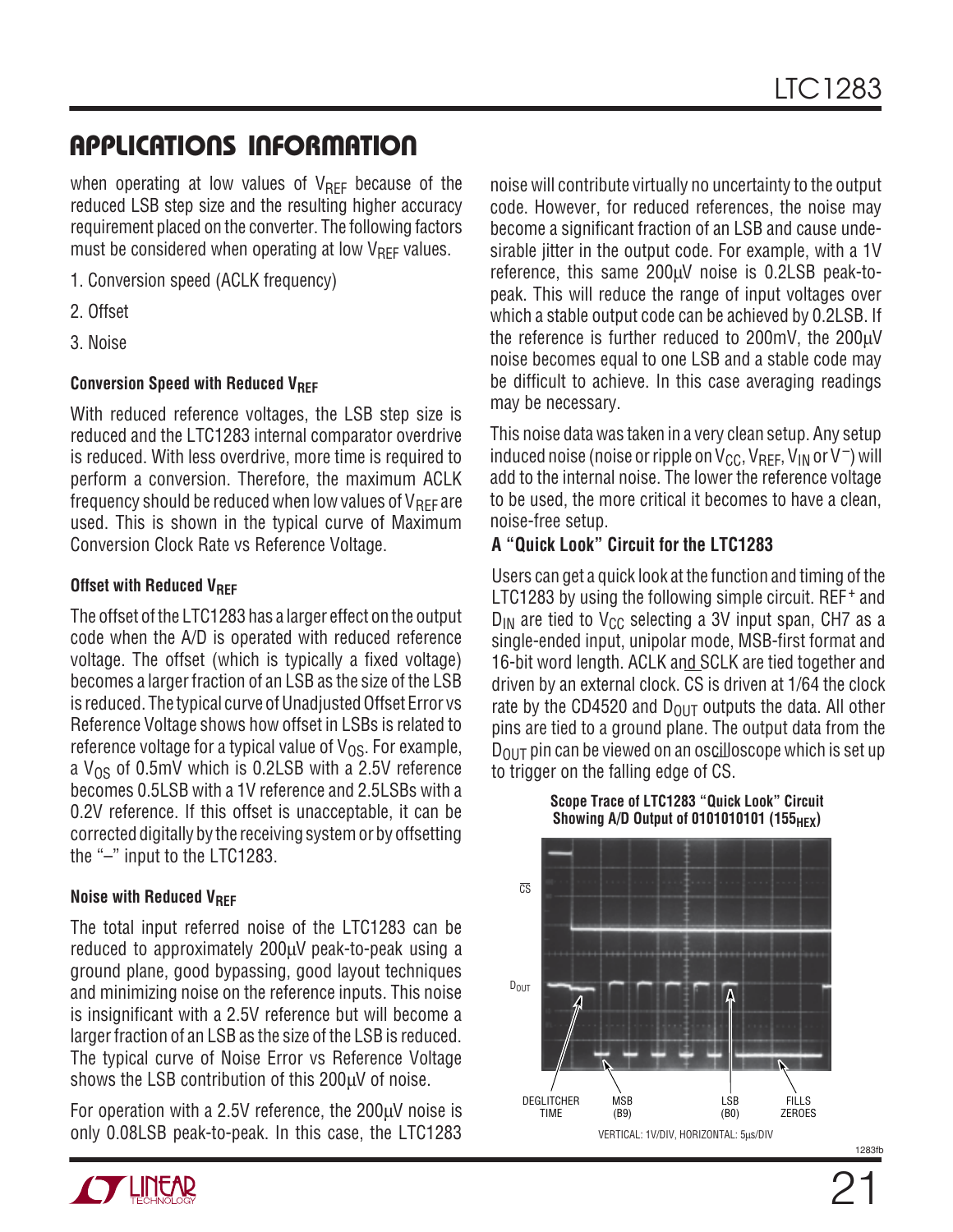## **U A S O TYPICAL PPLICATI**



**A "Quick Look" Circuit for the LTC1283**

### **SNEAK-A-BITTM**

The LTC1283's unique ability to software select the polarity of the differential inputs and the output word length is used to achieve one more bit of resolution. Using the circuit below with two conversions and some software, a 2's complement 10-bit + sign word is returned to memory inside the MPU. The MC68HC05C4 was chosen as an example; however, any processor could be used.

Two 10-bit unipolar conversions are performed: the first over a 0V to 3V span and the second over a 0V to –3V span (by reversing the polarity of the inputs). The sign of the input is determined by which of the two spans contain it. Then the resulting number (ranging from –1023 to 1023 decimal) is converted to 2's complement notation and stored in RAM.

#### LTC1283 • TA05 MC68HC05C4 SCK MOSI MISO CO  $-3V$ 0.1μF 1MHz CLOCK OTHER CHANNELS OR SNEAK-A-BIT INPUTS  $3V$ LTC1283 CHO CH1 CH2 CH3 CH4 CH<sub>5</sub> CH6 CH7 COM DGND  $V_{C}C$ ACLK SCLK  $D_{IN}$ DOUT  $\overline{\mathbb{CS}}$ REF<sup>+</sup> REF–  $\mathbf{V}$ AGND 10μF VIN –3V TO 3V **SNEAK-A-BIT Circuit**

**SNEAK-A-BIT Code**

#### **DOUT from LTC1283 in MC68HC05C4** LOCATION \$77 B10 B9 B8 B7 B6 B5 B4 B3 SIGN LSB LTC1283 • TA07 B2 B1 B0 FILLED WITH 0's LOCATION \$87 **D<sub>IN</sub>** Words for LTC1283 00111111 UNI  $D_{IN}$  1 MSBF WORD<br>LENGTH (ODD/SIGN) MUX ADDR.  $D_{1N2}$  0 1 1 1 1 1 1 1  $D_{IN3}$  0 0 1 1 1 1 1 1

SNEAK-A-BIT is a trademark of Linear Technology Corp.



LTC1283 • TA08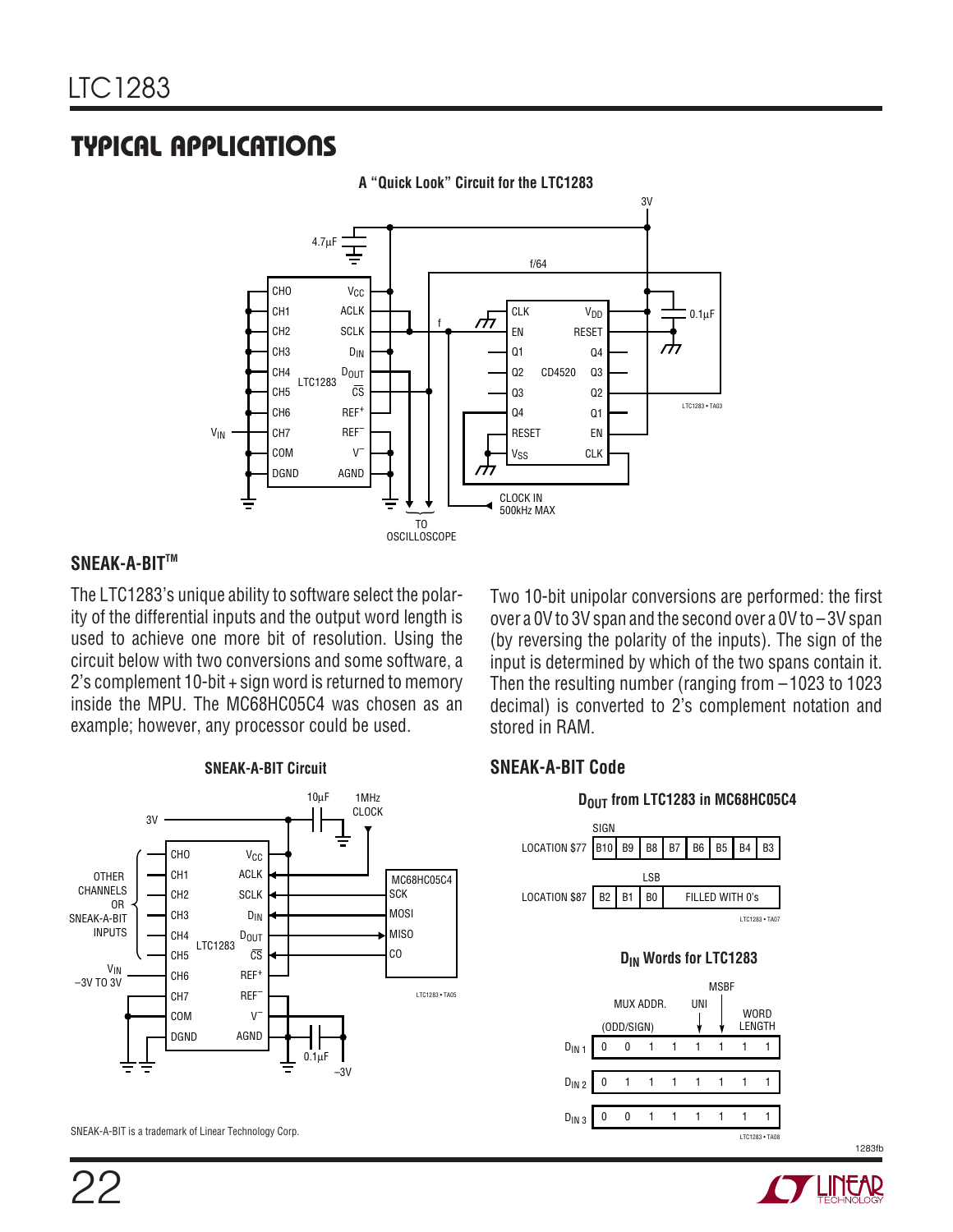## **U A S O TYPICAL PPLICATI**

| Sneak-A-Bit Code for the LTC1283 Using the MC68HC05C4 |  |  |  |
|-------------------------------------------------------|--|--|--|
|-------------------------------------------------------|--|--|--|

| <b>MNEMONIC</b>        |                          |                        | <b>DESCRIPTION</b>                                                                                    |           | <b>MNEMONIC</b>          |                             | <b>DESCRIPTION</b>                                                               |
|------------------------|--------------------------|------------------------|-------------------------------------------------------------------------------------------------------|-----------|--------------------------|-----------------------------|----------------------------------------------------------------------------------|
|                        | LDA<br><b>STA</b><br>LDA | #\$50<br>\$0A<br>#\$FF | CONFIGURATION DATA FOR SPCR<br>LOAD CONFIGURATION DATA INTO \$0A<br>CONFIGURATION DATA FOR PORT C DDR | LOOP 2:   | <b>TST</b>               | \$0B<br>BPL LOOP 2          | <b>TEST STATUS OF SPIF</b><br>LOOP TO PREVIOUS INSTRUCTION IF NOT<br><b>DONE</b> |
|                        | <b>STA</b>               | \$06                   | LOAD CONFIGURATION DATA INTO PORT<br>C DDR                                                            |           | LDA                      | <b>BSET 0, \$02</b><br>\$0C | CS GOES HIGH<br>LOAD CONTENTS OF SPI DATA REG. INTO                              |
|                        |                          | BSET 0, \$02           | MAKE SURE CS IS HIGH                                                                                  |           |                          |                             | ACC                                                                              |
|                        | JSR                      | $READ -/+$             | DUMMY READ CONFIGURES LTC1283 FOR<br><b>NEXT READ</b>                                                 |           | <b>STA</b><br><b>RTS</b> | \$61                        | STORE LSBs IN \$61<br><b>RETURN</b>                                              |
|                        | JSR<br><b>JSR</b>        | $READ +$<br>$READ -/+$ | READ CH6 WITH RESPECT TO CH7<br>READ CH7 WITH RESPECT TO CH6                                          | CHK SIGN: | LDA<br><b>ORA</b>        | \$73<br>\$74                | LOAD MSBs OF +/- READ INTO ACC<br>OR ACC (MSBs) WITH LSBs OF +/- read            |
|                        | <b>JSR</b>               | CHK SIGN               | DETERMINES WHICH READING HAS VALID                                                                    |           | BEQ                      | <b>MINUS</b>                | IF RESULT IS 0 GOTO MINUS                                                        |
|                        |                          |                        | DATA, CONVERTS TO 2's COMPLEMENT<br>AND STORES IN RAM                                                 |           | CLC<br><b>ROR</b>        | \$73                        | <b>CLEAR CARRY</b><br>ROTATE RIGHT \$73 THROUGH CARRY                            |
| $READ -/+: LDA$ #\$3F  | JSR                      |                        | LOAD D <sub>IN</sub> WORD FOR LTC1283 INTO ACC<br>TRANSFER READ LTC1283 ROUTINE                       |           | <b>ROR</b><br>LDA        | \$74<br>\$73                | ROTATE RIGHT \$74 THROUGH CARRY<br>LOAD MSBs OF +/- READ INTO ACC                |
|                        | LDA                      | \$60                   | LOAD MSBs FROM LTC1283 INTO ACC                                                                       |           | <b>STA</b>               | \$77                        | STORE MSBs IN RAM LOCATION \$77                                                  |
|                        | <b>STA</b>               | \$71                   | STORE MSBs IN \$71                                                                                    |           | LDA                      | \$74                        | LOAD LSBs OF +/- READ INTO ACC                                                   |
|                        | LDA                      | \$61                   | LOAD LSBs FROM LTC1283 INTO ACC                                                                       |           | <b>STA</b>               | \$87                        | STORE LSBs IN RAM LOCATION \$87                                                  |
|                        | <b>STA</b>               | \$72                   | STORE LSBs IN \$72                                                                                    |           | <b>BRA</b>               | END                         | <b>GOTO END OF ROUTINE</b>                                                       |
|                        | <b>RTS</b>               |                        | <b>RETURN</b>                                                                                         | MINUS:    | CLC                      |                             | <b>CLEAR CARRY</b>                                                               |
| $Read + / -$ :         | LDA                      | #\$7F                  | LOAD D <sub>IN</sub> WORD FOR LTC1283 INTO ACC                                                        |           | <b>ROR</b>               | \$71                        | SHIFT MSBs OF -/+ READ RIGHT                                                     |
|                        | <b>JSR</b>               |                        | TRANSFER READ LTC1283 ROUTINE                                                                         |           | <b>ROR</b>               | \$72                        | SHIFT LSBs -/+ READ RIGHT                                                        |
|                        | LDA                      | \$60                   | LOAD MSBs FROM LTC1283 INTO ACC                                                                       |           | COM                      | \$71                        | 1's COMPLEMENT OF MSBs                                                           |
|                        | <b>STA</b>               | \$73                   | STORE MSBs IN \$73                                                                                    |           | COM                      | \$72                        | 1's COMPLEMENT OF LSBs                                                           |
|                        | LDA                      | \$61                   | LOAD LSBs FROM LTC1283 INTO ACC                                                                       |           | LDA                      | \$72                        | <b>LOAD LSBS INTO ACC</b>                                                        |
|                        | <b>STA</b>               | \$74                   | STORE LSBs IN \$74                                                                                    |           | ADD                      | #\$01                       | ADD 1 TO LSBs                                                                    |
|                        | <b>RTS</b>               |                        | <b>RETURN</b>                                                                                         |           | <b>STA</b>               | \$72                        | STORE ACC IN \$72                                                                |
| TRANSFER: BCLR 0, \$02 |                          |                        | CS GOES LOW                                                                                           |           | CLRA                     |                             | CLEAR ACC                                                                        |
|                        | STA                      | \$0C                   | LOAD DIN INTO SPI. START TRANSFER                                                                     |           | ADC                      | \$71                        | ADD WITH CARRY TO MSBs. RESULT IN                                                |
| LOOP 1:                | <b>TST</b>               | \$0B                   | <b>TEST STATUS OF SPIF</b>                                                                            |           |                          |                             | ACC                                                                              |
|                        | <b>BPL</b>               | L00P1                  | LOOP TO PREVIOUS INSTRUCTION IF NOT                                                                   |           | STA                      | \$71                        | STORE ACC IN \$71                                                                |
|                        |                          |                        | <b>DONE</b>                                                                                           |           | <b>STA</b>               | \$77                        | STORE MSBs IN RAM LOCATION \$77                                                  |
|                        | LDA                      | \$0C                   | LOAD CONTENTS OF SPI DATA REG. INTO<br>ACC                                                            |           | LDA<br>STA               | \$72<br>\$87                | <b>LOAD LSBs IN ACC</b><br>STORE LSBs IN RAM LOCATION \$87                       |
|                        | STA                      | \$0C                   | START NEXT CYCLE                                                                                      | END:      | <b>RTS</b>               |                             | <b>RETURN</b>                                                                    |
|                        | <b>STA</b>               | \$60                   | STORE MSBs IN \$60                                                                                    |           |                          |                             |                                                                                  |